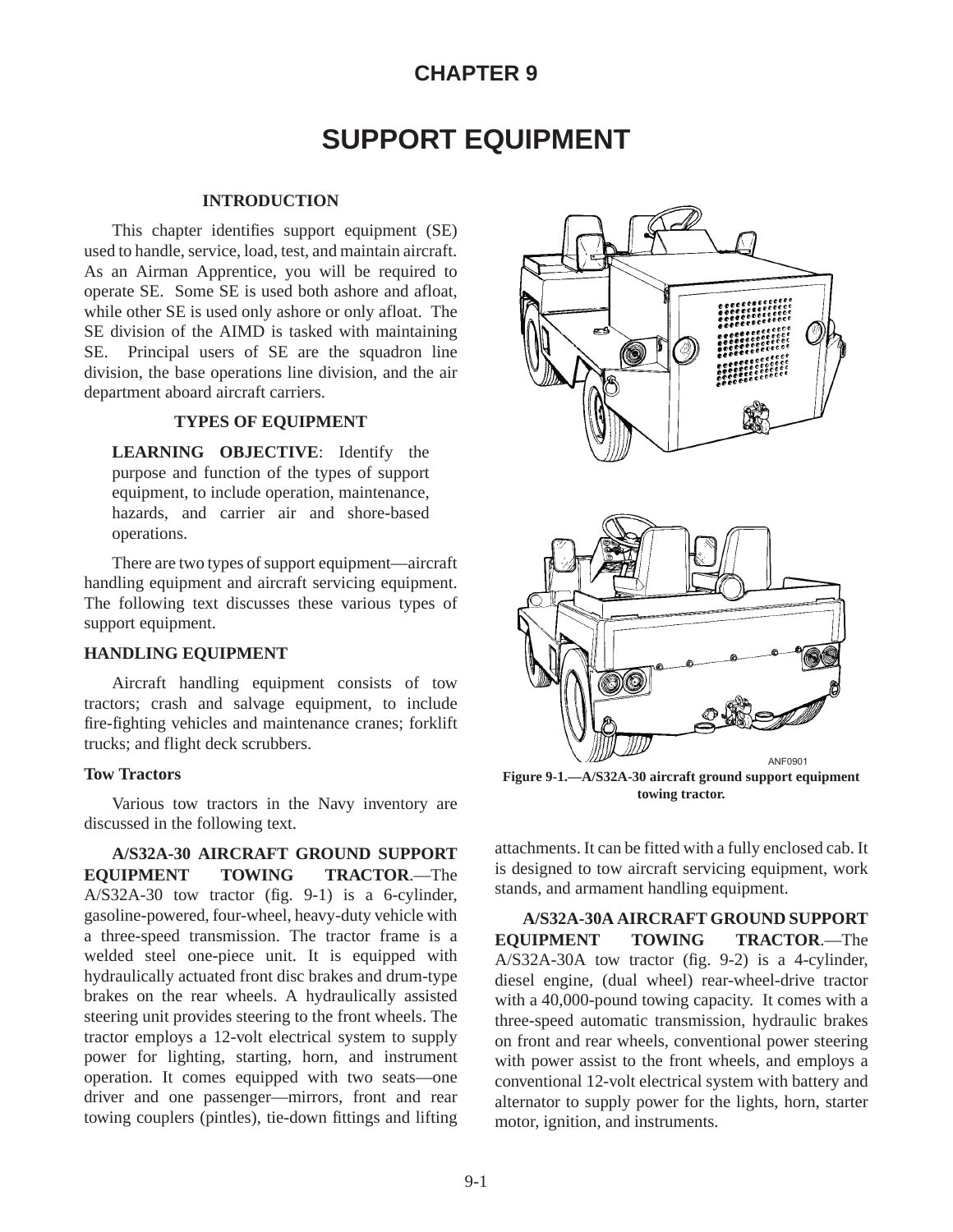

The tractor frame is a welded steel one-piece unit that is cross-braced to prevent misalignment. It also has front and rear towing couplers (pintles), tie-down and lifting attachments, and exterior lighting. The welded steel cab encloses the driver and one passenger seat, supports two flush-mounted doors with sliding glass windows, mirrors, front and rear windshield wipers, and dome light.

**A/S32A-31A AIRCRAFT TOWING TRAC-TOR**.—The A/S32A-31A aircraft towing tractor (fig. 9-3) is designed for towing aircraft aboard ship. The drive system consists of a three-cylinder diesel engine,



**Figure 9-3.—A/S32A-31A aircraft towing tractor.**



**Figure 9-4.—A/S32A-32 aircraft towing tractor.**

automatic transmission, and rear wheel drive with dual wheels. Front wheel steering is power assisted and has seating for the driver only. Service brakes are hydraulic, power operated, wet disc type with a mechanical hand brake for the rear wheels. A 24-volt



**Figure 9-5.—A/S32A-37 aircraft towing tractor.**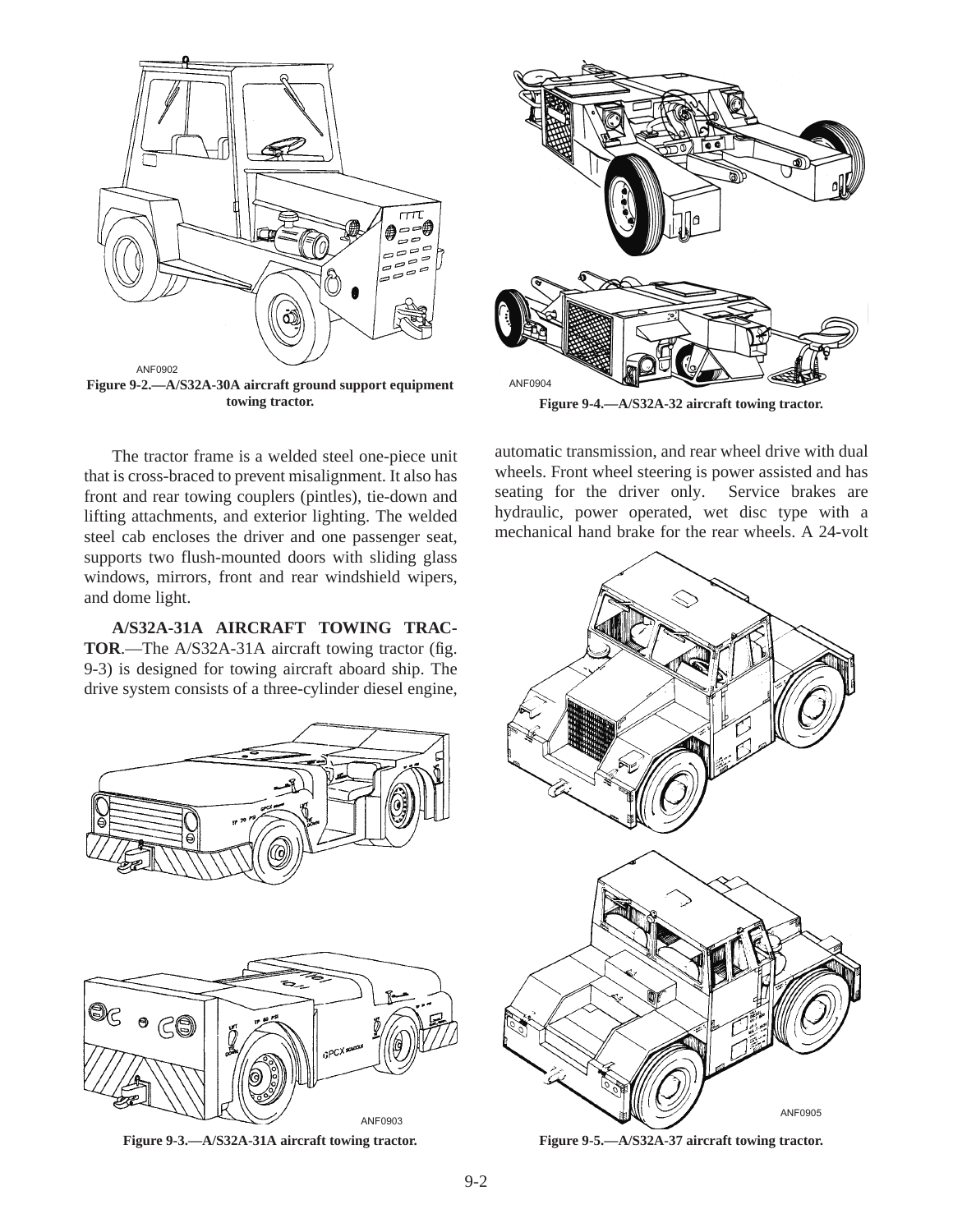electrical system provides starting, lighting, and instrumentation. Front and rear mounted pintles are used for aircraft towing. A universal jet-engine start unit mounts to the rear of the tractor.

**A/S32A-32 AIRCRAFT TOWING TRAC-TOR**.—The A/S32A-32 Aircraft Towing Tractor (fig. 9-4), also called "The Spotting Dolly," is designed to tow, turn, and position aircraft within the confines of an aircraft carrier hangar deck. It is powered by a three-cylinder diesel engine, which drives two main hydraulic pumps. The hydraulic pumps supply fluid to drive motors that turn two open-chain reduction drives via two gearboxes at each main wheel, which operates independently. A mechanical wheel clutch handle is used to engage or disengage the drive wheels, enabling the tractor to pivot on a caster wheel around its center within a zero turning radius. A Joystick Control, next to the operator's seat, is an electromechanical device used to control the speed and direction of the spotting dolly's movement. The lift cylinder, which raises and lowers the lifting arms, and two spread cylinders, which keep the arms pinned against the aircraft nose gear, are powered by an auxiliary hydraulic pump. Several pairs of axle pins that engage both sides of the nosewheel are carried on the tractor and fit a variety of aircraft.

**A/S32A-37 AIRCRAFT TOWING TRAC-TOR**.—The A/S32A-37 aircraft towing tractor (fig. 9-5) is an inline, 6-cylinder, diesel-powered, liquid-cooled, 4-wheel drive vehicle used to move heavy, shore-based aircraft. The full power shift transmission has six forward and three reverse speeds. The tractor's front wheels are steered by two hydraulic cylinders, and all wheels are equipped with hydraulically powered disc brakes. A two-seat, heated, enclosed cab with removable doors is provided for operator comfort in all weather. Two 12-volt batteries, 24-volt alternator, electrical system provides power for lighting, instrumentation, control panels, starter motor, transmission control, switches, wiper/washer motor, and heater/defroster. The tractor is capable of 35,000 pounds of drawbar pull with the traction ballast kit installed.

**A/S32A-42 AIRCRAFT MID-RANGE TOW VEHICLE.—**The A/S32A-42 aircraft mid-range tow vehicle (fig. 9-6) is a 4-cylinder, diesel-powered,



**Figure 9-6.—A/S32A-42 aircraft mid-range tow vehicle.**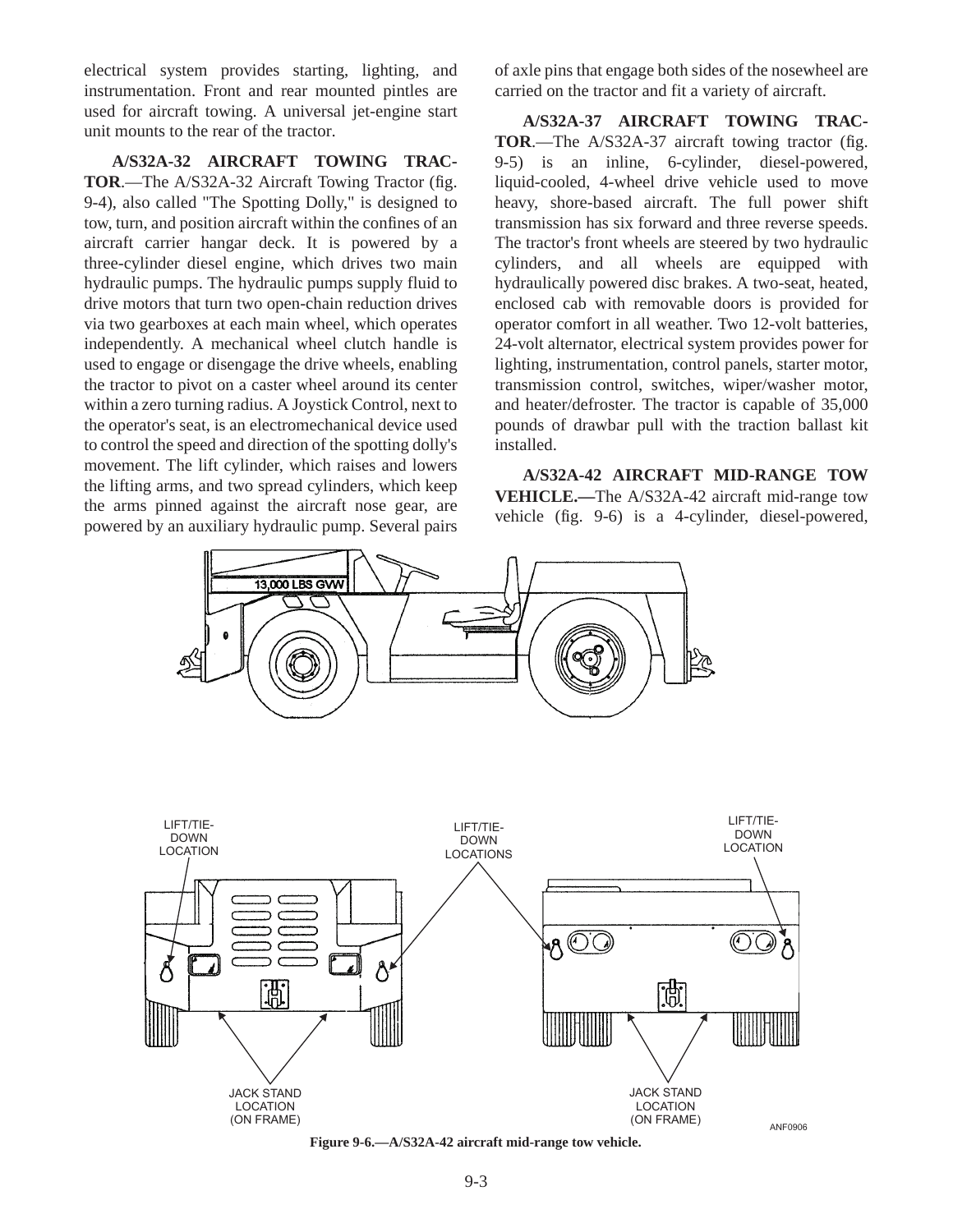3-speed automatic transmission, liquid cooled, rear-wheel-drive tractor designed for towing aircraft weighing up to 100,000 pounds. The frame is a welded-steel one-piece unit, with cross brace, power assisted front wheel steering, hydraulic boost power disc brakes, and a conventional 12-volt electrical system, with alternator, to supply power for the lights and accessories, horn, starter motor, ignition, and instruments. Front and rear tow couplers (pintles) and tie-down attachments are provided.

## **Crash and Salvage Equipment**

Various salvage and maintenance cranes, fire-fighting vehicles, and Twinned Agent Unit (TAU-2H) extinguishers are discussed in the following text.

**A/S32A-35A (CVCC) AIRCRAFT CRASH HANDLING AND SALVAGE CRANE**.—The A/S32A-35A aircraft crash handling and salvage crane (fig. 9-7) is a self-propelled, four-wheel drive, six-cylinder, liquid-cooled, turbocharged, diesel electric-powered vehicle mounted on six pneumatic rubber tires. The ac generator is directly coupled to the engine and provides power to the drive motors, luff/hoist winch motor, auxiliary hoist/counterweight wench motor and motor control systems. A hydraulic

pump is directly coupled to the engine and provides fluid flow for steering, self-adjusting service brakes, and winch brake control. Vehicle steering is accomplished by hydraulic cylinders, which connect to the rear axle and main frame. The front and rear axles pivot in opposite directions, allowing significant turning capability. The crane main hoist has a static lift capacity of 75,000 pounds and the crane auxiliary hoist has a lift capacity of 10,000 pounds.

The crane is capable of operating aboard ship in inclement weather. It is designed to be stowed on the flight deck of an aircraft carrier, where it will be exposed to extreme weather and corrosive conditions. In service, the crane will lift crashed/damaged aircraft from various locations and attitudes and move loads on a rolling and pitching ship to a safe parking zone on the flight deck.

**A/S32A–36A (AACC) AIRCRAFT CRASH HANDLING AND SALVAGE CRANE.—**The A/S32A-36A aircraft crash handling and salvage crane (fig. 9-8) is a six-wheel, four-wheel drive, liquid-cooled, turbocharged, diesel, electric-powered, self-propelled vehicle. Steering is hydraulically controlled via the front and rear wheels. Mid and rear axle drive motors provide traction power and has a



**Figure 9-7.—A/S32A-35A (CVCC) aircraft crash handling and salvage crane.**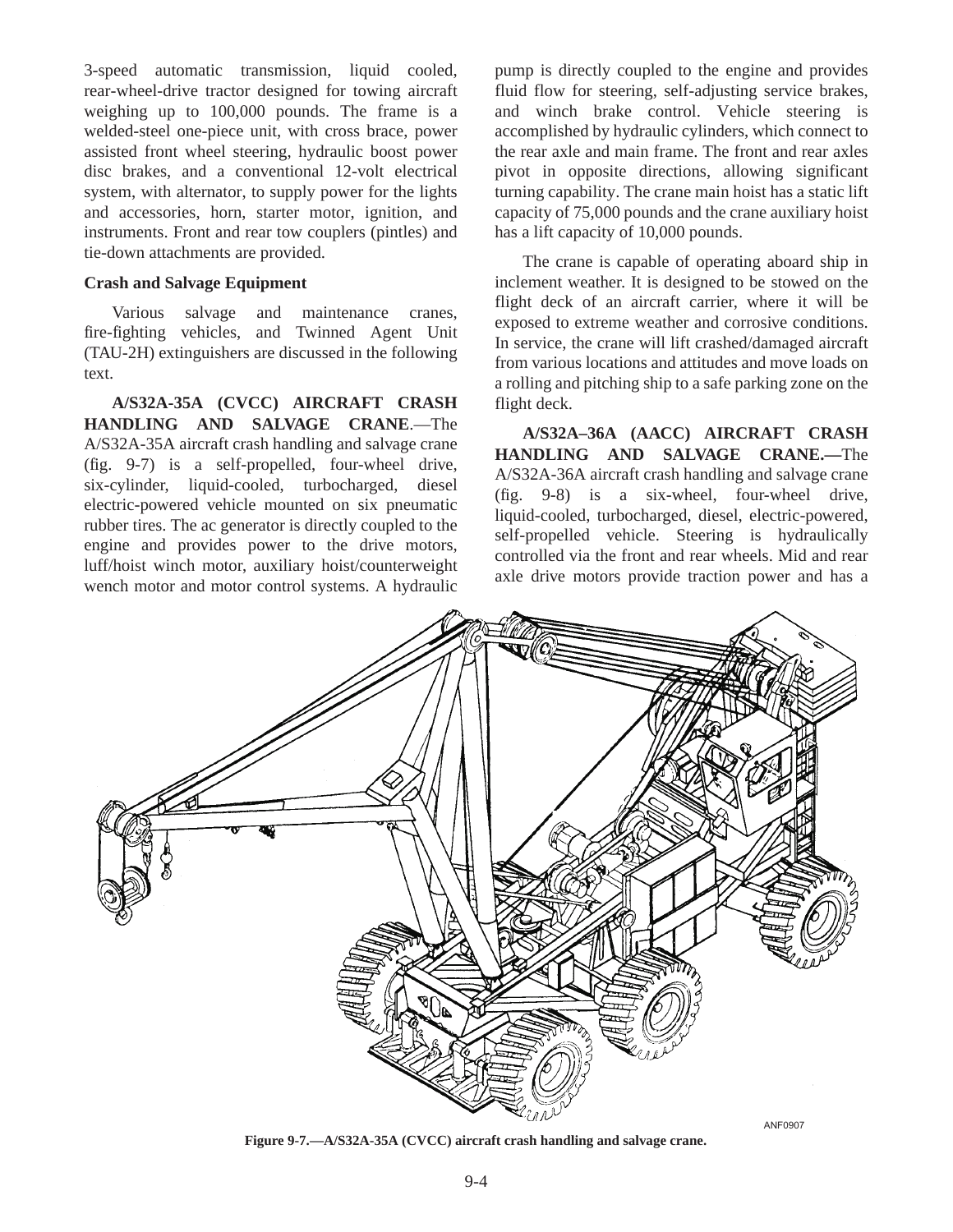

**Figure 9-8.—A/S32A-36A (AACC) amphibious assault ship crane.**

six-wheel, self-adjusting air/hydraulic brake system incorporated. Rear and mid dc electric drive motors provide power for crane travel, while a separate dc electric motor provides power to the main hoist control or boom luff control. The crane has a maximum lift capability of 70,000 pounds and can be operated from the cab or by a remote pendant control.

The crane is capable of operating aboard ship in inclement weather. It is designed to be stowed on the flight deck of an aircraft amphibious assault ship, where it will be exposed to extreme open-sea weather conditions and the corrosive effects of a saltwater atmosphere. In service, the crane will lift crashed/damaged aircraft from various locations and attitudes and move loads on a rolling and pitching ship to a safe parking zone on the flight deck.

**A/S32P-25 SHIPBOARD FIRE-FIGHTING VEHICLE**.—The P-25 shipboard fire-fighting vehicle (figs. 9-9 and 9-10) is a four-wheel (two-wheel drive), six-cylinder, turbocharged, liquid-cooled, 24-volt, diesel-powered vehicle with a hydrostatic drive system

that transmits power to the rear wheels. Steering is preformed by a single hydraulic cylinder and tie-rod assembly that controls the front wheels. Dynamic vehicle braking is provided by the hydrostatic drive system. When the accelerator is released, the brakes automatically engage. Separate tanks within the vehicle chassis carry 750 gallons of water and 55 gallons of AFFF (Aqueous Film-Forming Foam). Three 20-pound fire extinguishers containing Halon 1211 (halogenated extinguishing agent) are stored on the right side of the vehicle. One nursing line connection on each side of the vehicle provides AFFF mixture from the ship's system directly to the vehicle's water pump.

The vehicle has seating for a crew of two. The driver compartment is located at the left forward end of the vehicle and contains the main control panel for activating the fire-fighting systems. AFFF can be sprayed from both the forward turret nozzle and handline hose reel nozzle. These nozzles operate independently and can be used simultaneously to make this vehicle ready for fire-fighting duty.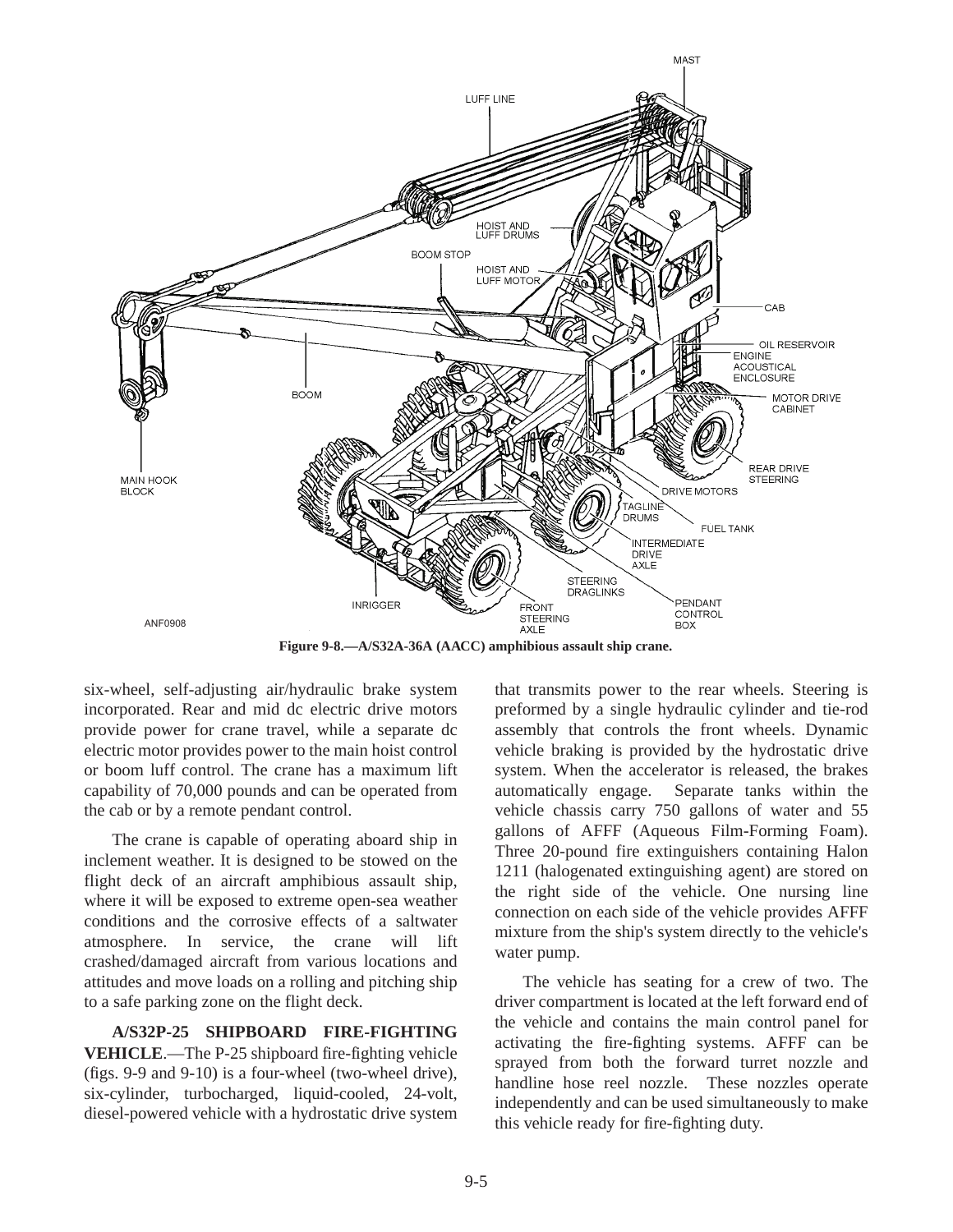





**Figure 9-10.—A/S32P-25 shipboard fire-fighting and rescue vehicle—major assemblies and components (right side).**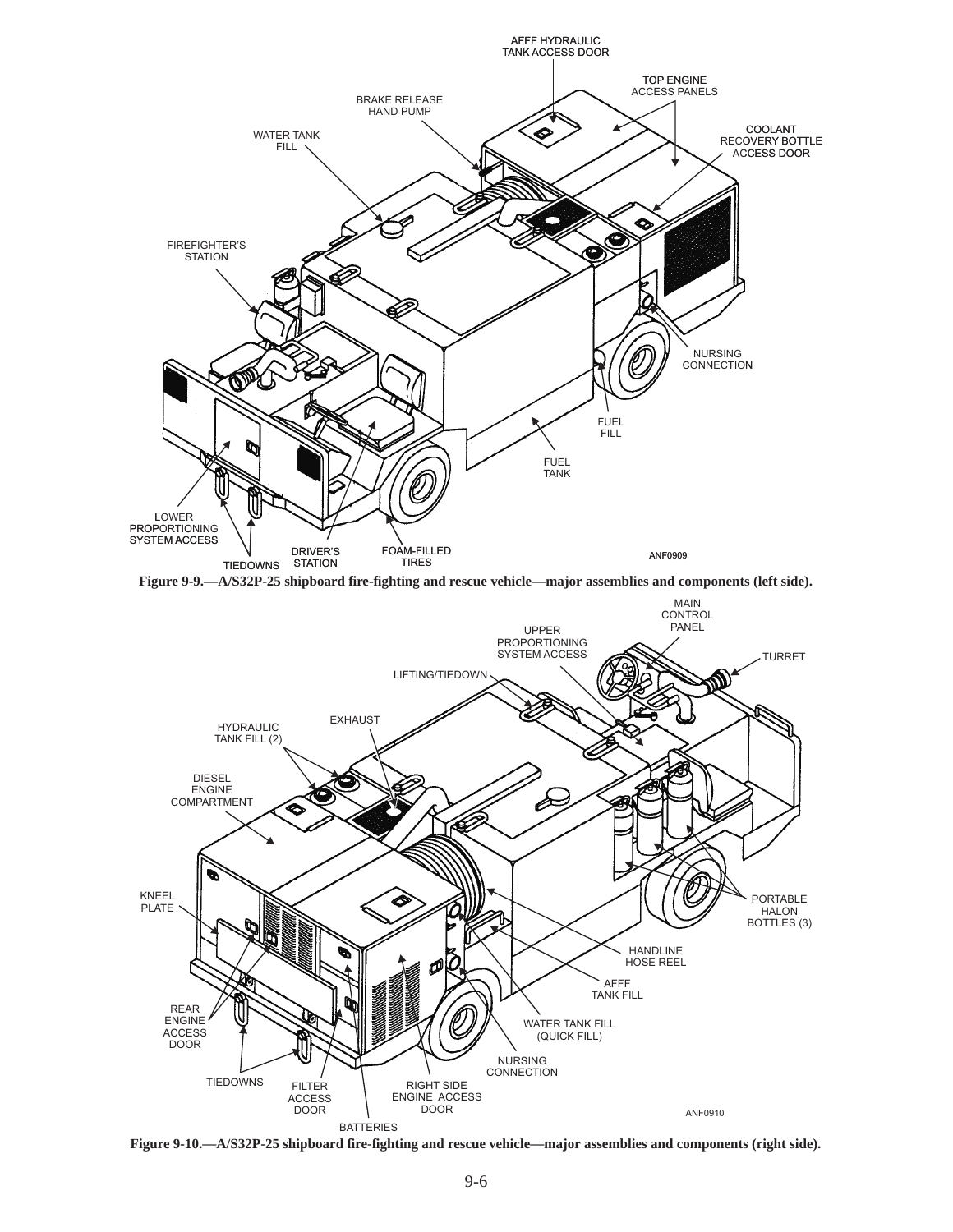

**Figure 9-11.—TAU-2H twinned agent unit.**

**TWINNED AGENT UNIT (TAU-2H)**.—The Twinned Agent Unit (TAU-2H) extinguisher (fig. 9-11) is a dual-agent apparatus that is designed primarily for extinguishing class B fires and is employed aboard ship and shore facilities normally located at hot refueling sites, or it can be vehicle-mounted. The TAU-2H is a self-contained unit with a framework with two agent tanks—one containing 86 gallons of AFFF premixed solution and the other containing 200 pounds of Halon 1211. The system permits use of the fire-fighting agents either separately or simultaneously. The TAU-2H employs a noncollapsible dual hose line encased in a fire-resistant cotton jacket. The twinned hose line is normally stowed in a rack or mounted on a reel. The fire-extinguishing agents are propelled by nitrogen, which is supplied by one 2700 psi pressurized cylinder that is regulated to 200 psi and mounted on the framework. The twinned nozzles on the handline expel the fire-fighting agents. The Halon nozzle is equipped with a low-reaction discharge tip. The AFFF nozzle is equipped with an aspirating tip. Duel pistol grip handles and triggers operate the shutoff valves. Extinguishment is obtained by applying agents in a sweeping motion, using the chemical agent Halon 1211 to gain initial extinguishment, followed by application of AFFF to blanket the combustible liquid and preclude reignition.

**A/S32M-14, 8 1/2 TON AIRCRAFT MAIN-TENANCE CRANE**.—The A/S32M-14, 8 1/2 ton aircraft maintenance crane (fig. 9-12) is a four-wheel



**Figure 9-12.—A/S32M-14, 8 1/2 ton aircraft maintenance crane.**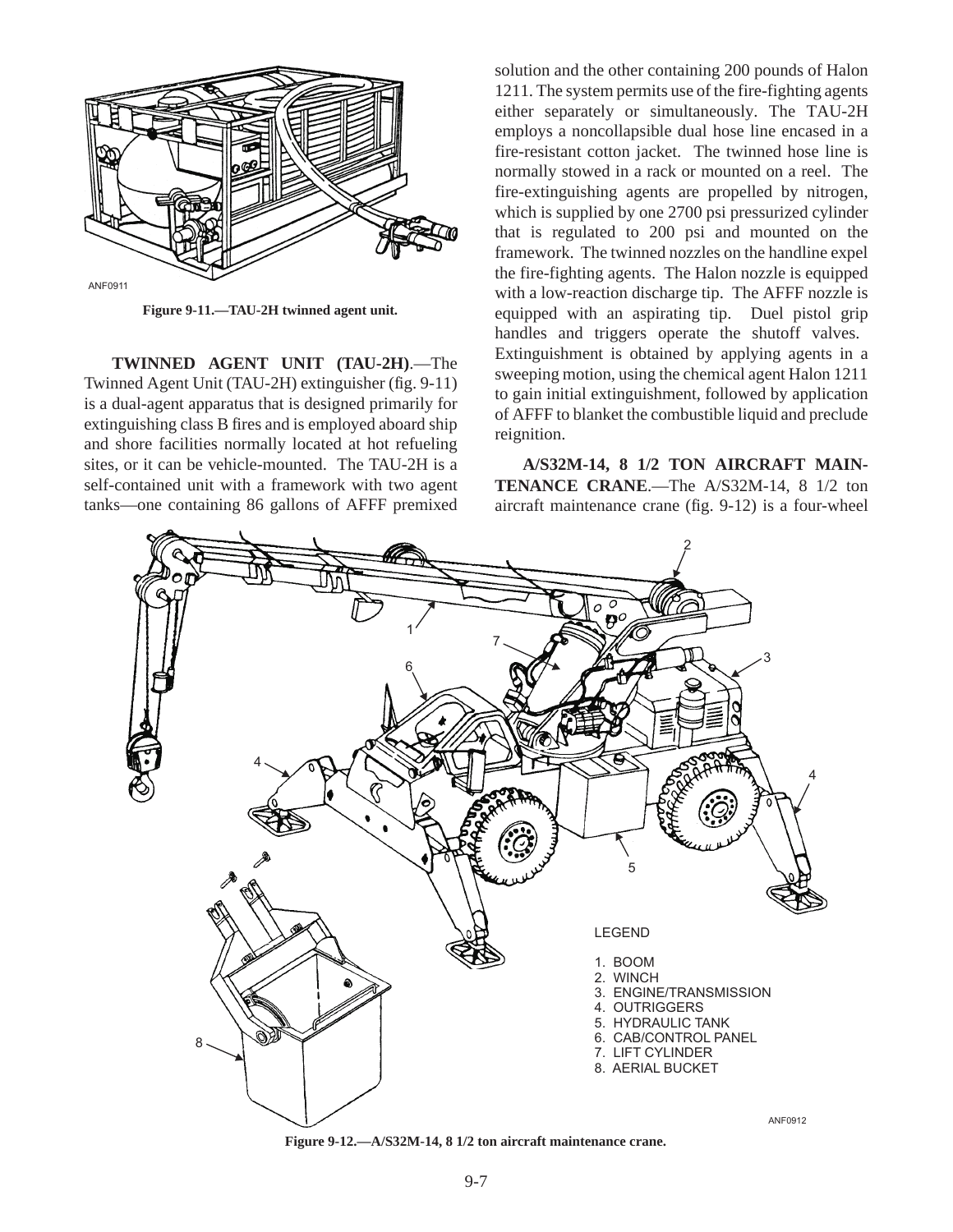drive, four-wheel steering, four-cylinder, diesel powered vehicle with a main transmission, drive axles, and a hydraulic craning circuit. The hydraulic craning circuit consists of a hydraulic pump and motors, valves, cylinders, piping, and a superstructure that revolves 360 degrees and can lift and move loads from one location to another. A 24-volt electrical circuit provides power for starting, lighting, instrumentation, and electrohydraulics. The crane's primary purpose is to remove and replace aircraft components in support of scheduled and unscheduled maintenance. This includes engines, transmissions, propellers, engine modules, and rotor blades.

## **Forklift Truck**

The forklift truck (fig. 9-13) is a cantilever-type industrial truck, either gasoline, diesel (shipboard use), or electrically operated, and is used in the handling and lifting of palletized unit loads. It contains vertical uprights and an elevator backplate equipped with two or more forks of sufficient length and thickness for lifting pallets. The forklift truck is probably the most widely used power-driven piece of material-handling equipment for palletized loads aboard ship and in Navy industrial supply warehouses. When not on a hard surface, a forklift truck should have pneumatic tires to operate efficiently. Public works maintains forklifts on

shore stations. Aboard carriers, the support equipment division of AIMD performs the maintenance.

## **Flight Deck Scrubber**

The fight deck scrubber (fig. 9-14) is designed to spray a cleaning solution onto the flight and hangar decks, scrub the deck, and recover the residual solution and debris for disposal. It consists of the debris hopper housing, two opposed rotation cylindrical brushes, a solution and recovery tank, and a vacuum recovery system and rear squeegee. Those are mounted on a driver-operated, four-cylinder, two-wheel drive, diesel engine power drive train. The purpose of having flight deck scrubbers aboard ship is to achieve and maintain a high degree of deck cleanliness, which contributes to a reduction of aircraft engine Foreign Object Damage (FOD) and provides better traction, thereby improving personal safety during flight operations.

## **SERVICING EQUIPMENT**

Servicing equipment provides compressed nitrogen or air, electrical and hydraulic power, and air-conditioning for aircraft functions while the aircraft is on the ground. Mobile electrical power plants (MEPPs) supply electrical power for aircraft testing and maintenance and operate on shore stations and aboard aircraft carriers. MEPPs have high



**Figure 9-13.—Forklift truck.**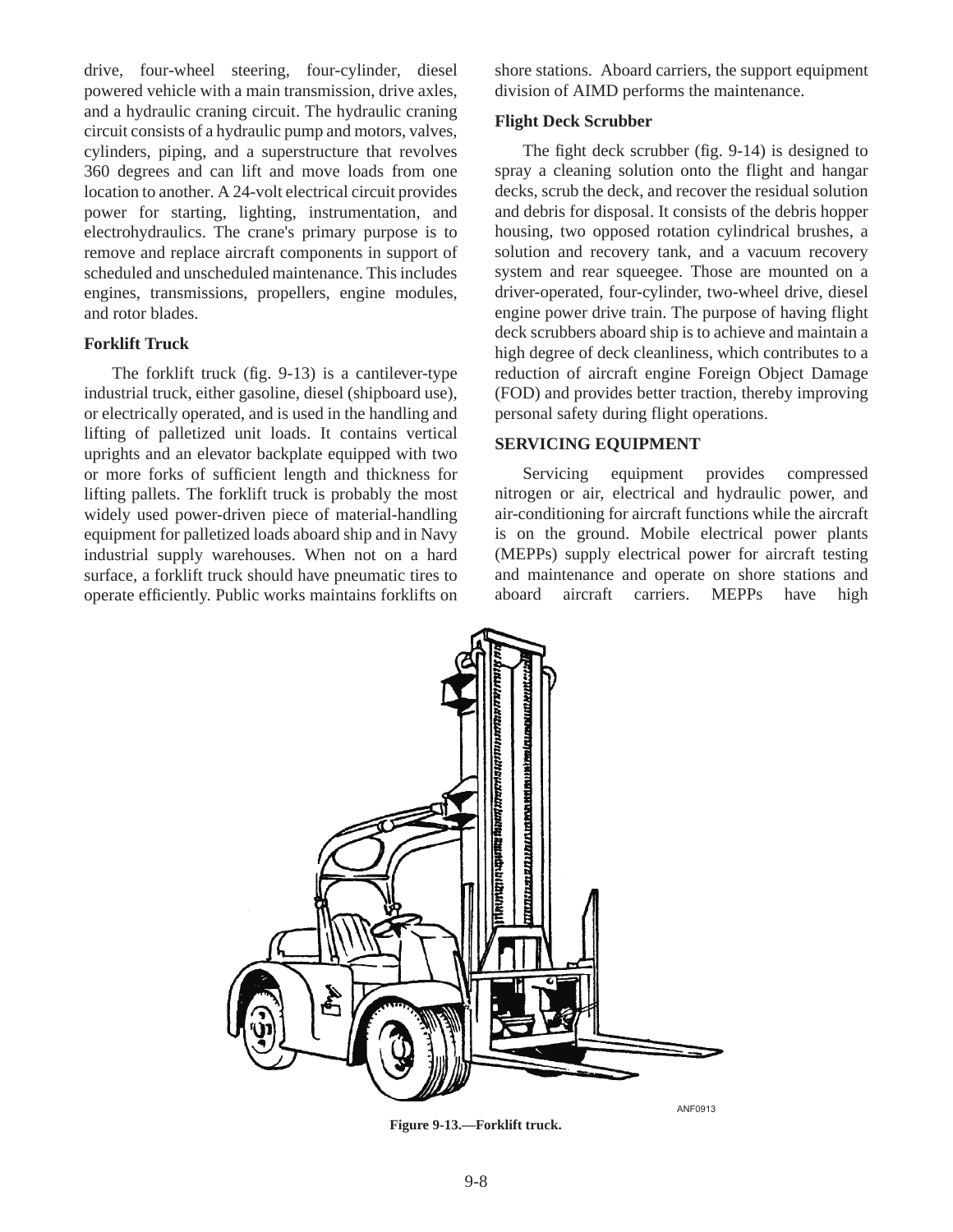

**Figure 9-14.—Model 550DN flight deck scrubber.**

maneuverability and mobility. On shore stations, MEPPs may be self-propelled or trailer-mounted and require towing. The following text describes some of the servicing units you will see in the aviation community.

#### **NC-2A Mobile Electric Power Plant (MEPP)**

The NC-2A (fig. 9-15) is designed primarily for use aboard aircraft carriers. It is a four-wheel, selfpropelled, three-cylinder diesel-engine-powered service unit. The three-cylinder engine drives the ac



**Figure 9-15.—NC-2A mobile electric power plant.**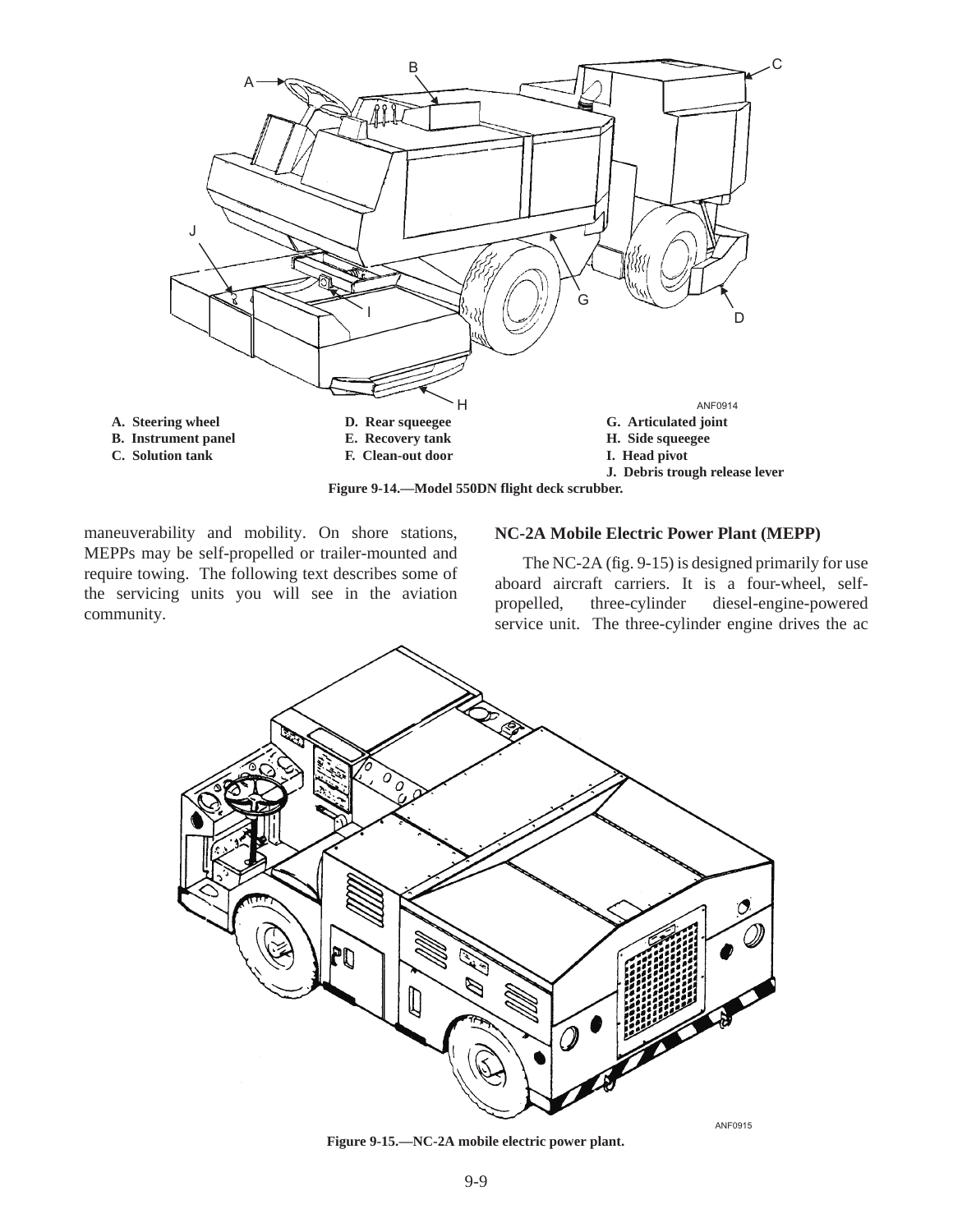

**Figure 9-16.—NC-8A mobile electric power plant.**

and dc generators through a speed increasing transmission. The front axle is driven by a 28-volt dc, reversible, variable speed motor and steered by the two rear wheels, and is easy to maneuver in congested areas. The ac and dc power cables are stored in a compartment near the driver. They deliver 115/200-volt, 3-phase, 400-hertz ac, and 28 volts of dc to the aircraft. All controls, both propulsion and electrical power, are located on three panels located in front and to the right of the operator's seat. The MEPP is designed for air transport and is provided with tie-down rings and forklift channels.

#### **NC-8A Mobile Electric Power Plant (MEPP)**

The NC-8A (fig. 9-16) is a four-wheel, electrically propelled, front-wheel steering, rear-wheel drive, four-cylinder, liquid-cooled, diesel-engine-powered service unit. It provides 115/200-volt, 3-phase, 400-hertz ac and 28 volts of dc electrical power for starting, servicing, and maintenance of rotary and fixed-wing aircraft. The ac and dc power cables are located and stored on spring-loaded reels in a compartment in the rear of the vehicle. All propulsion and electrical controls are located on two panels in the driver's compartment. This MEPP is used primarily on shore stations, but it can also be operated aboard ship.

#### **NC-10C Mobile Electric Power Plant (MEPP)**

The NC-10C (fig. 9-17) is a trailer-mounted, self-contained power plant designed for shore-based facilities. It supplies electrical power for servicing, starting, and maintaining aircraft. The six-cylinder,



**Figure 9-17.—NC-10C mobile electric power plant.**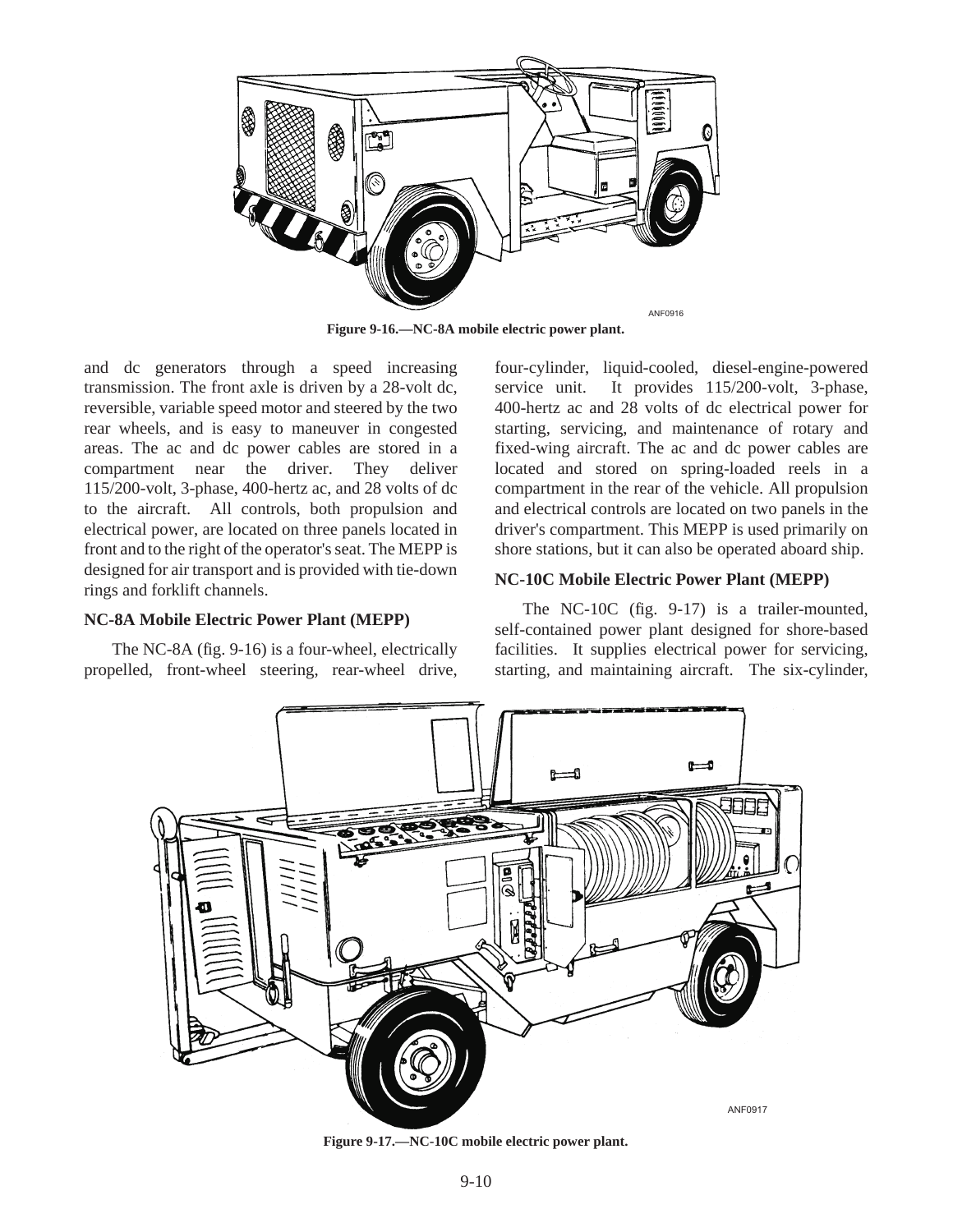

**Figure 9-18.—MMG-1A mobile electric power plant.**

two-cycle, water-cooled, diesel engine and components, ac and dc generators, are enclosed in a removable steel housing. The ac and dc power cables are stored on spring-loaded reels next to the control panel and deliver 115/200-volt, 3-phase, 400-hertz ac and 28-volt dc electrical power. A tow bar for towing and steering, tie-down rings, fire extinguisher, hinged doors for operation, and manual hand brake are provided.

#### **MMG-1A Mobile Electric Power Plant (MEPP)**

The MMG-1A (fig. 9-18) is a small, compact, trailer-mounted, electric motor-driven generator set. It provides 155/200-volt, 3-phase, 400-hertz ac power,

and 28-volt dc power for aircraft maintenance, calibration, and support. Operation of the unit requires a 3-phase, 60-hertz, 220- or 440-volt external power source. The 30-foot input and output cables are stowed in compartments in the rear and left front side of the unit. It is used both aboard ship and ashore. The MEPP is not self-propelled and must be towed or manually moved. The 4-wheel trailer is equipped with tie-down rings, pneumatic tires, a mechanical hand brake, and a tow bar for towing and steering.

#### **A/M47A-4 Jet Aircraft Start Unit**

The A/M47A-4 jet aircraft start unit (fig. 9-19) is a 4-wheel, trailer-mounted, transportable gas turbine air



**Figure 9-19.—A/M47A-4 trailer-mounted jet aircraft start unit.**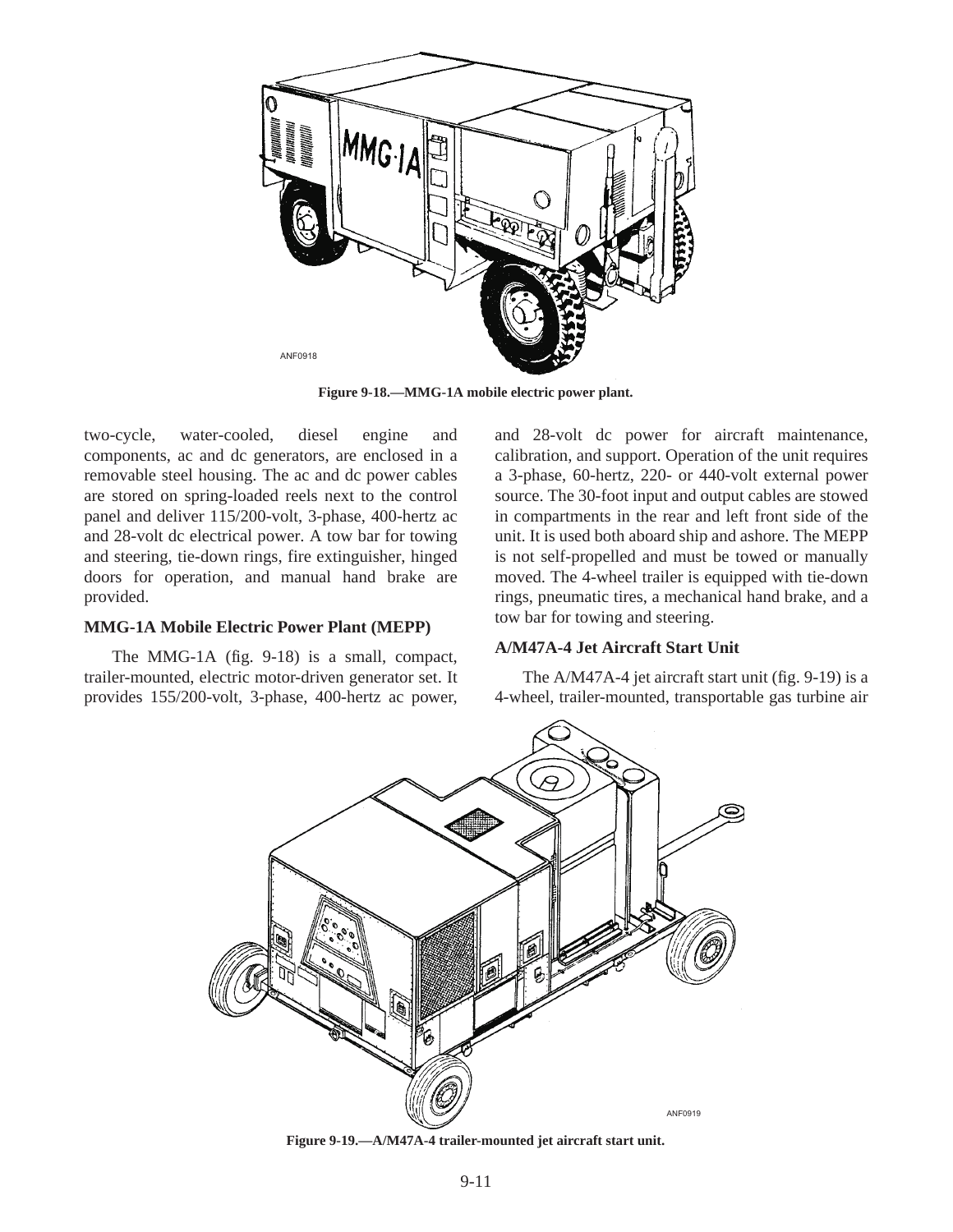compressor (GTC) used to provide air and electrical power for starting aircraft jet engines. The start unit contains all the components and fuel supply necessary for independent operation. The start unit requires manual start initiation/stop and manual air selection. Once started, an engine control system regulates start, acceleration, and engine operation. Air start hoses and electrical cables are provided. This unit is used aboard shore stations.

#### **A/S47A-1 Jet Aircraft Start Unit**

The A/S47A-1 jet aircraft start unit (fig. 9-20) is a tractor-mounted, self-contained, mobile aircraft turbine engine air start unit. The air start unit enclosure consists of a control panel, enclosure assembly, gas turbine air compressor (GTC), stowage rack for the air start hose, and turbine support and mounting assembly. Except for fuel and electrical power (supplied by the tractor), the enclosure contains all systems necessary for gas turbine engine operation. This unit is used aboard ship and on shore stations.

## **WARNING**

Hot exhaust from a jet aircraft start unit is a serious hazard when operating in close proximity to aircraft, aircraft components, fuel, weapons, equipment, and personnel.

You must take extra special precautions as to where a gas turbine compressor (GTC) is positioned during

operation, especially aboard ship where aircraft are parked closely together. High volume air pressure, extreme exhaust temperatures, jet intake suction, high noise levels, and unqualified operator's are all potential hazards.

## **A/M27T-5 Hydraulic Portable Power Supply**

The A/M27T-5 hydraulic portable power supply (fig. 9-21) is a self-contained, single-system, hydraulic pumping unit powered by a three-cylinder, two-cycle, diesel engine with a rated capacity of 20 gpm at 3,000 psi and 10 gpm at 5,000 psi. During normal operation the diesel engine runs at speeds up to 2,500 rpm. The A/M27T-5 engine operates on JP-5 (jet fuel) or diesel fuel, and the hydraulic reservoir holds 20 gallons. Pressure and return hydraulic hoses, a tow bar, tie-down rings, and a manual hand brake are provided.

#### **A/M27T-7 Hydraulic Portable Power Supply**

The A/M27T-7 hydraulic portable power supply (fig. 9-22) is similar in operation to the A/M27T-5 except for its source of power. The A/M27T-7 is powered by a 50 horsepower electric motor. A 50-foot power cable is provided for connection to an external 440-volt, 3-phase, 60-hertz power source and can be set up to operate on a 220-volt source. The hydraulic reservoir holds 16 gallons and is equipped with a fluid level sight gauge. Pressure and return hydraulic hoses, a tow bar, tie-down rings, and a manual hand brake are provided.



**Figure 9-20.—A/S47A-1 tractor-mounted jet aircraft start unit.**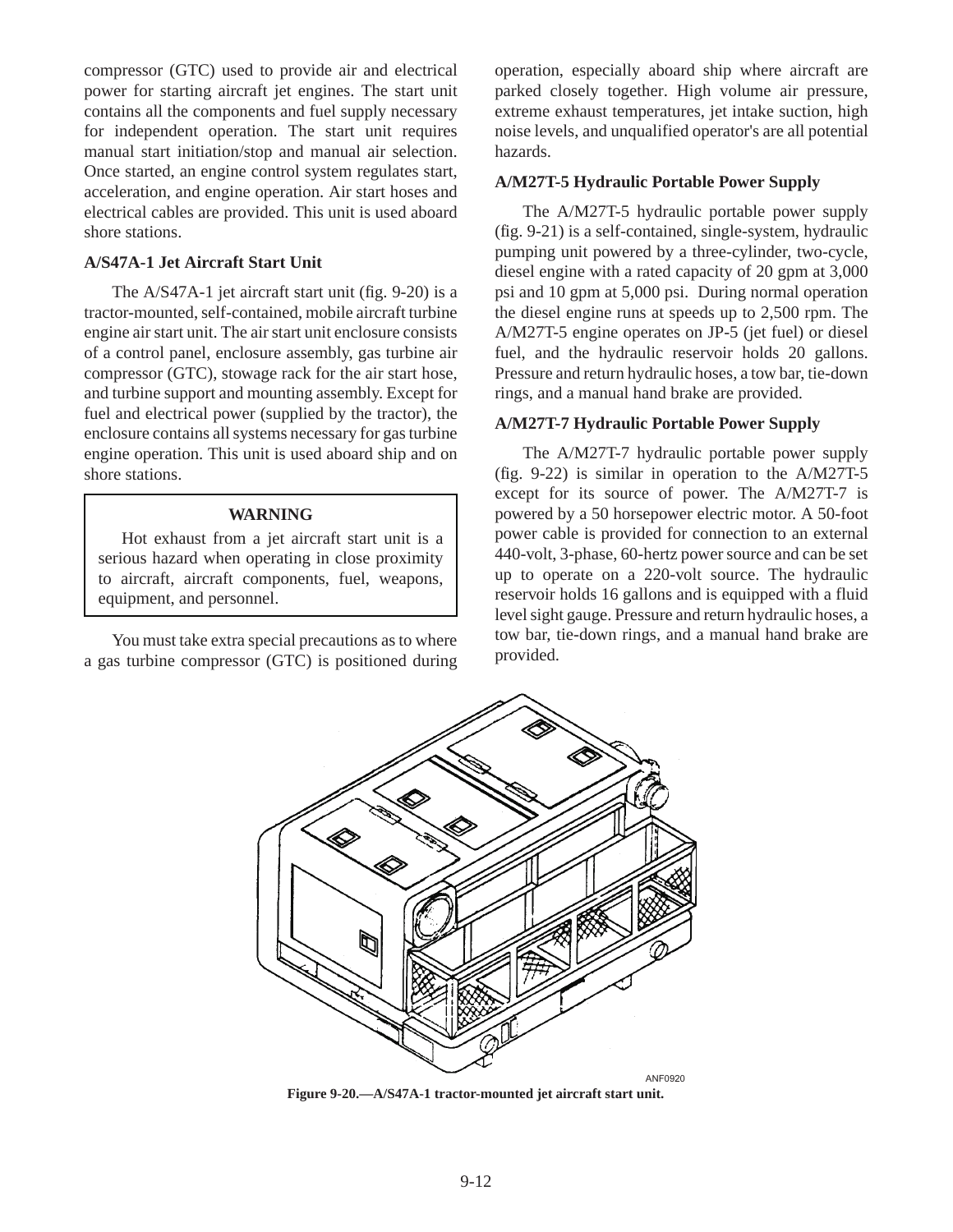

**Figure 9-21.—A/M27T-5 hydraulic portable power supply.**



**Figure 9-22.—A/M27T-7 hydraulic portable power supply.**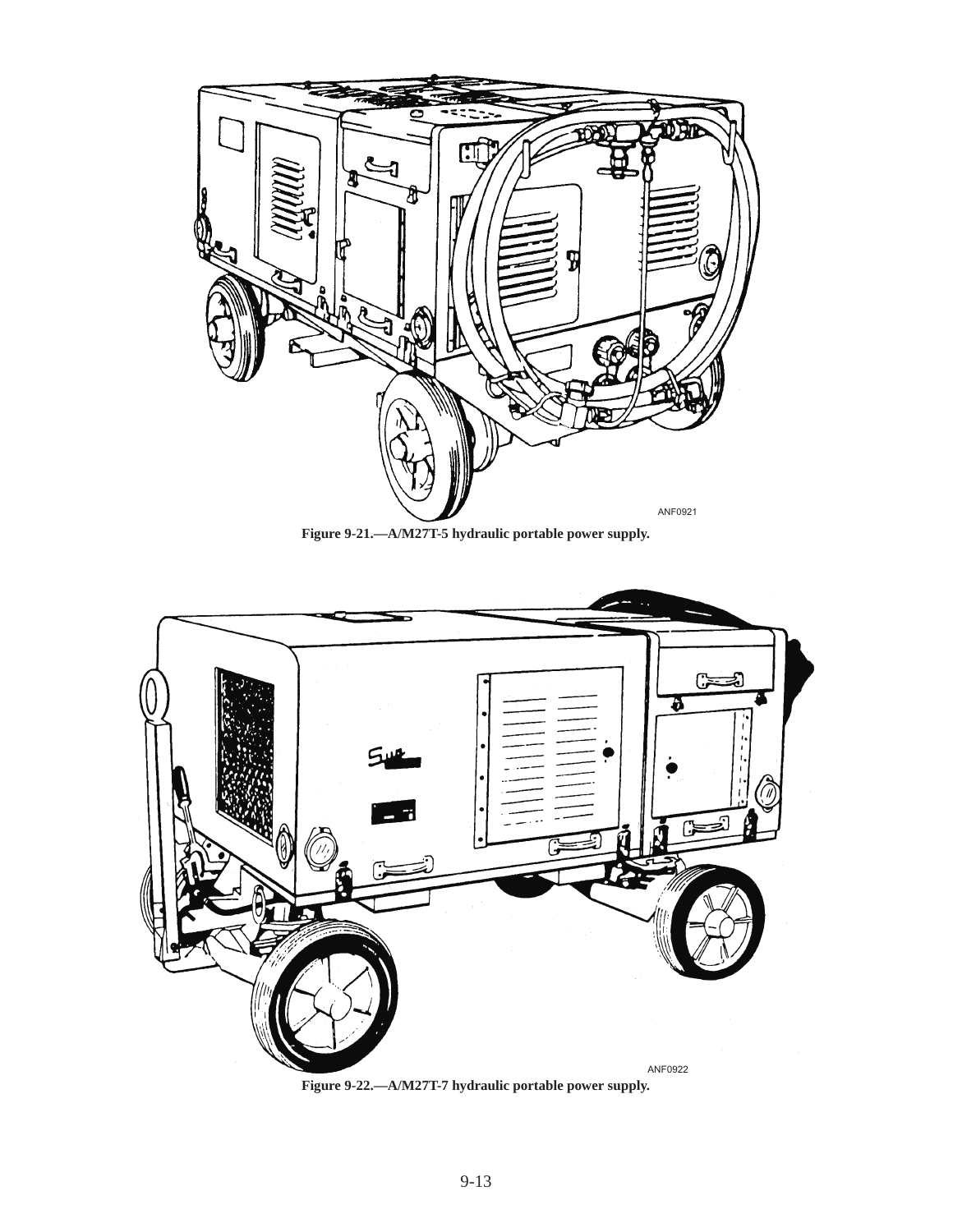

**Figure 9-23.—A/U26U-1 oxygen servicing unit.**

#### **A/U26U-1 Oxygen Servicing Unit**

The A/U26U-1 oxygen-servicing unit (fig. 9-23) is used to replenish oxygen storage cylinders and emergency bailout oxygen systems, which are installed in aircraft. The trailer has two fixed wheels and a retractable, rotatable caster wheel for movement by hand or towed by a tow tractor. The unit contains a nitrogen module, oxygen module, and three cylinders of gas. Two cylinders of nitrogen are used to drive the boost pump and one cylinder of oxygen is used for servicing. The modules contain the gas pressure and flow controls, boost pump, connectors, and safety devices within a protective case.

#### **A/M26U-4 (NAN-4) Nitrogen Servicing Unit**

The A/M26U-4 (NAN-4) nitrogen-servicing unit (fig. 9-24) provides a mobile source of compressed nitrogen to recharge aircraft nitrogen systems. It consists of a welded steel frame, two-wheel axle, a front retractable caster wheel, draw bar coupler ring for towing, tool and storage boxes, six compressed gas cylinders, and a manual hand brake. Nitrogen under pressure is transferred from the NAN-4 to the aircraft through a series of gauges, valves, manifold, filters, pressure regulator, and hoses. It is equipped with a boost pump that is capable of boosting nitrogen supply pressure up to a maximum of 3,500 psi.



**Figure 9-24.—A/M26U-4 (NAN-4) nitrogen servicing unit.**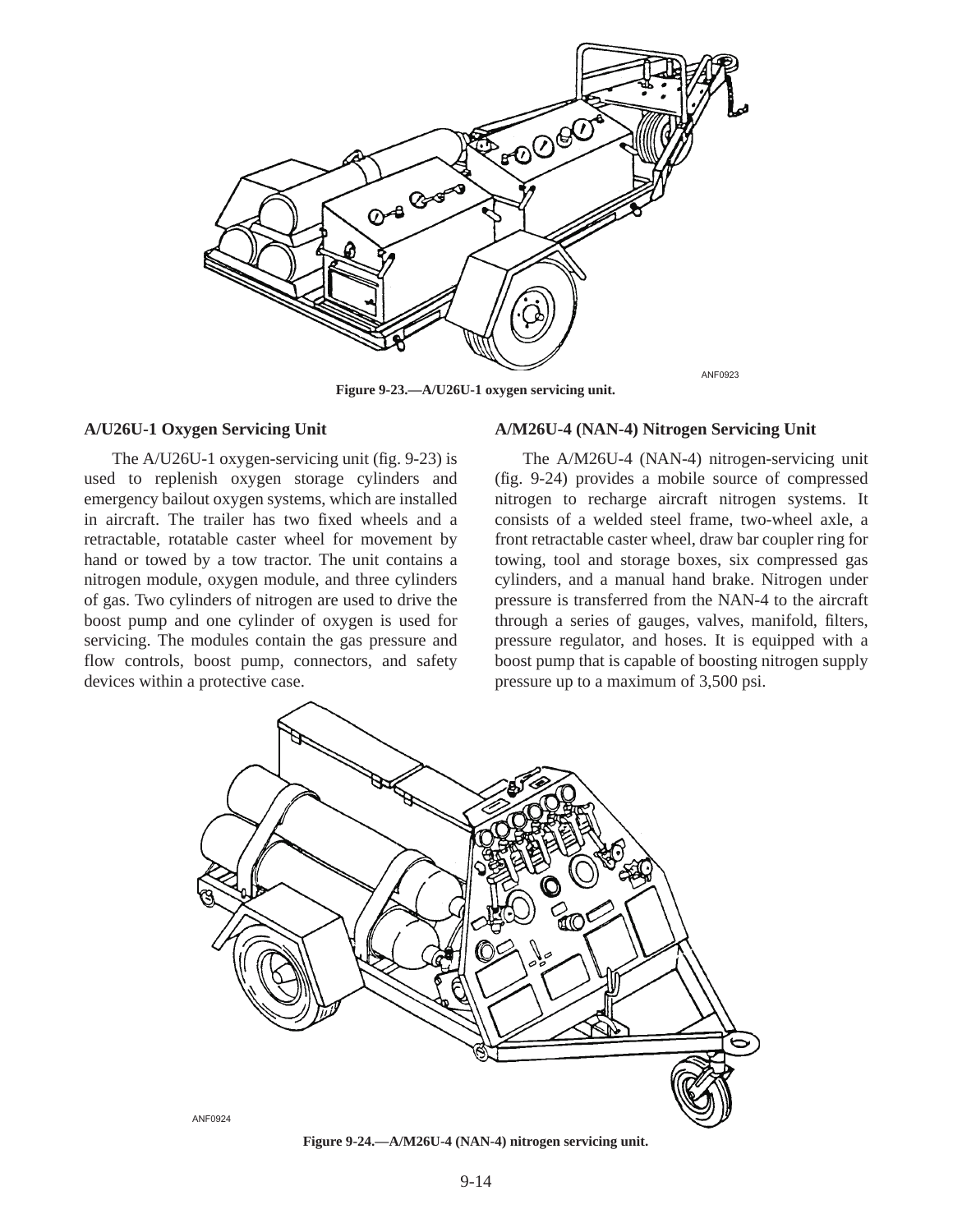

**Figure 9-25.—TMU 70/M low-loss, closed-loop, liquid oxygen storage tank.**

#### **TMU 70/M Oxygen Storage Tank**

The TMU 70/M (fig. 9-25) is a completely self-contained unit composed of three major components: a 50-gallon storage tank, a 15-liter transfer tank, and a system of transfer lines and control valves. The three components are permanently mounted on a portable three-wheel trailer. The trailer is equipped with a manually operated parking brake system and retractable caster wheel. The storage and transfer tanks have liquid level, pressure gauges, and pressure relief devices.

#### **Mobile Air-Conditioning Units**

Most modern aircraft are crammed with electronic equipment that generates tremendous amounts of heat and makes air conditioning a requirement in the air and

on the ground. Air conditioning is normally provided by an onboard system, but the aircraft engines must be operating for the system to work. When on the ground, electronic equipment must run for long periods of time for maintenance, testing, or calibration. Therefore, some other means of air conditioning is needed, and that is the purpose of mobile air-conditioning units.

**A/M32C-17 AIR-CONDITIONER**.—The A/M32C-17 air-conditioner (fig. 9-26) is a mobile, four-wheel, trailer-mounted, self-contained, six- cylinder diesel powered unit that provides filtered air for cooling, dehumidifying, or ventilating of aircraft electronic equipment or cockpit/cabin areas during ground maintenance. The air-conditioning components are contained in a metal panel housing and assembled into a refrigeration system, a ventilation system, a hydraulic



**Figure 9-26.—A/M32C-17 air-conditioner.**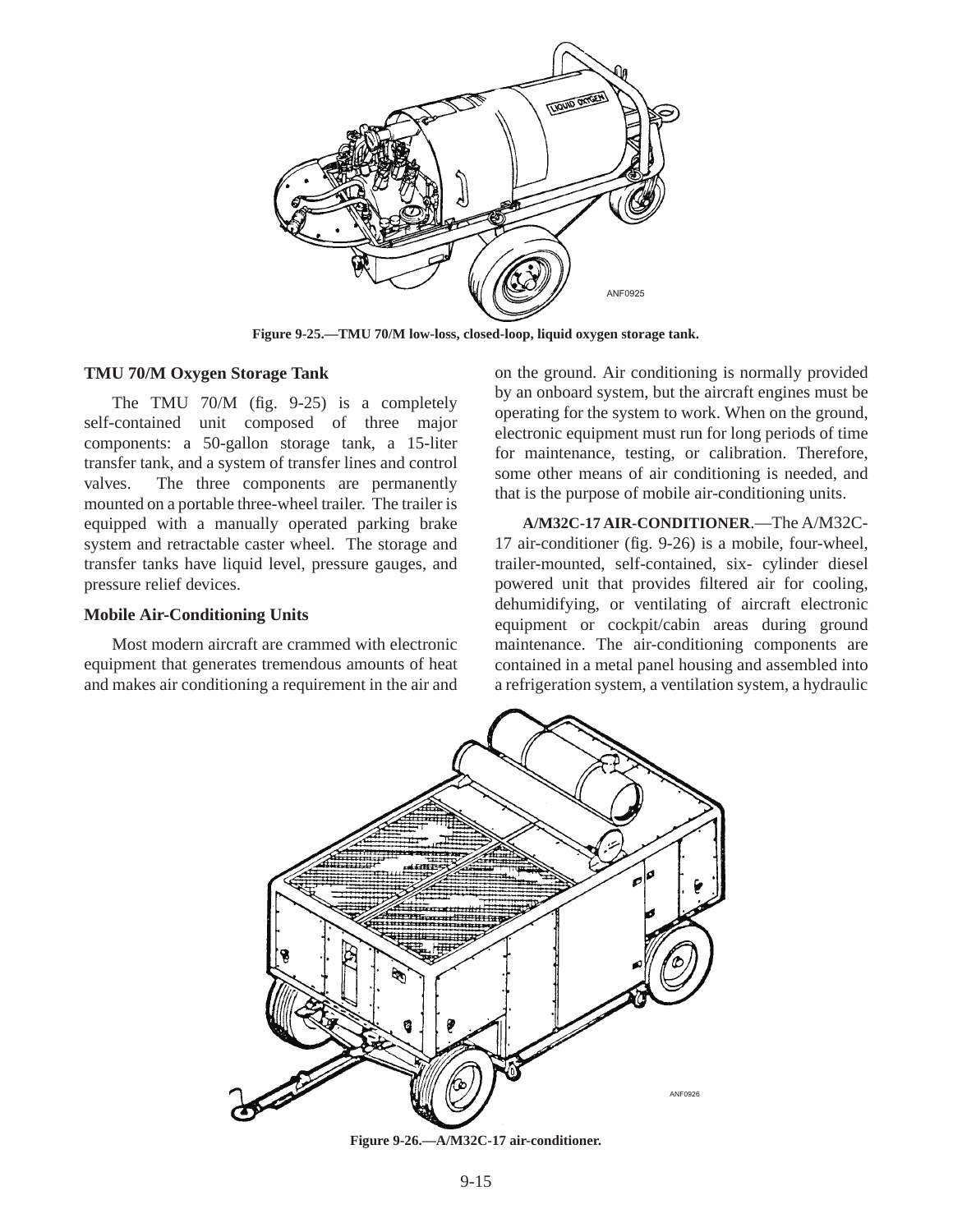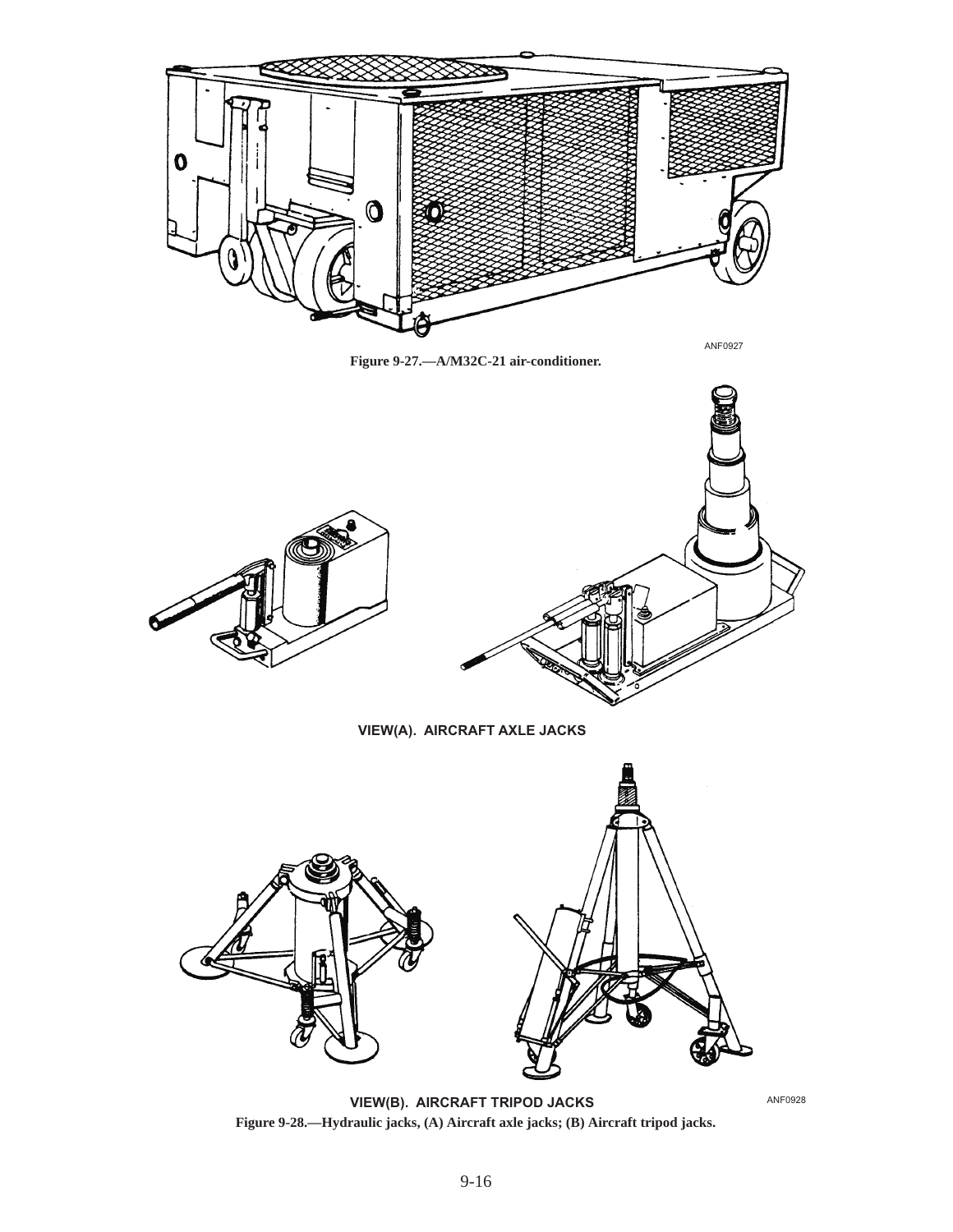system, and associated sensing and control components. The trailer has towing and steering capabilities and its own braking system. A collapsible air ducting hose connects to the aircraft and provides conditioned air.

**A/M32C-21 AIR CONDITIONER**.—The A/M32C-21 air-conditioner (fig. 9-27) is a mobile, four-wheel, trailer-mounted, electrically powered, self-contained unit powered by a 30-horsepower, 440-volt, 3-phase, 60-hertz ac electric motor that is an integral part of the six-cylinder reciprocating type compressor. A 30- to 50-foot external power cable, a 30-foot collapsible duct hose for aircraft connection, a collapsible tow bar for towing and steering, tie-down rings, and a manual parking brake are provided.

## **Hydraulic Jacks**

Hydraulic jacks are frequently used in aircraft maintenance. Maintenance of the tires, wheels, brakes, and struts requires part or all of the aircraft to be lifted off the deck. The entire aircraft must be lifted off the deck to perform operational testing of the landing gear.

Different types and sizes of hydraulic jacks are needed. Some typical hydraulic jacks are described in the following paragraphs. The basic types are illustrated in figure 9-28.

**AIRCRAFT AXLE JACKS**.—The aircraft axle jack (fig. 9-28, view A) is a portable, self-contained, hydraulically operated unit. These jacks are used to raise the landing gear wheels off the deck to perform maintenance operations. The lift, a component of the base of the jacks, consists of three rams and an outer cylinder. A rectangular tank welded to the base forms the fluid reservoir.

**AIRCRAFT TRIPOD JACKS**.—The aircraft tripod jack (fig. 9-28, view B) is a portable, self-contained, hydraulically operated jack. These jacks are used for raising the wing, nose, or tail of an aircraft. When used in sufficient numbers and at the required jacking points, this jack can lift the complete aircraft off the deck. The jack consists of three main assemblies—a hydraulic cylinder, a tubular steel tripod leg structure with caster wheels, and a hydraulic pump assembly. The cylinder and ram are raised by manually operating the hydraulic pump.

#### **Maintenance Platforms**

Performing maintenance on aircraft does not always occur at ground level and often requires the use of a maintenance platform. There are several different models to use depending on type of aircraft, the maintenance requirement, and location. Two common maintenance platforms are the B-2 maintenance platform and the B-4 maintenance platform.

**B-2 MAINTENANCE PLATFORM**.—The B-2 maintenance platform (fig. 9-29) is a fixed height,



**Figure 9-29.—B-2 maintenance platform.**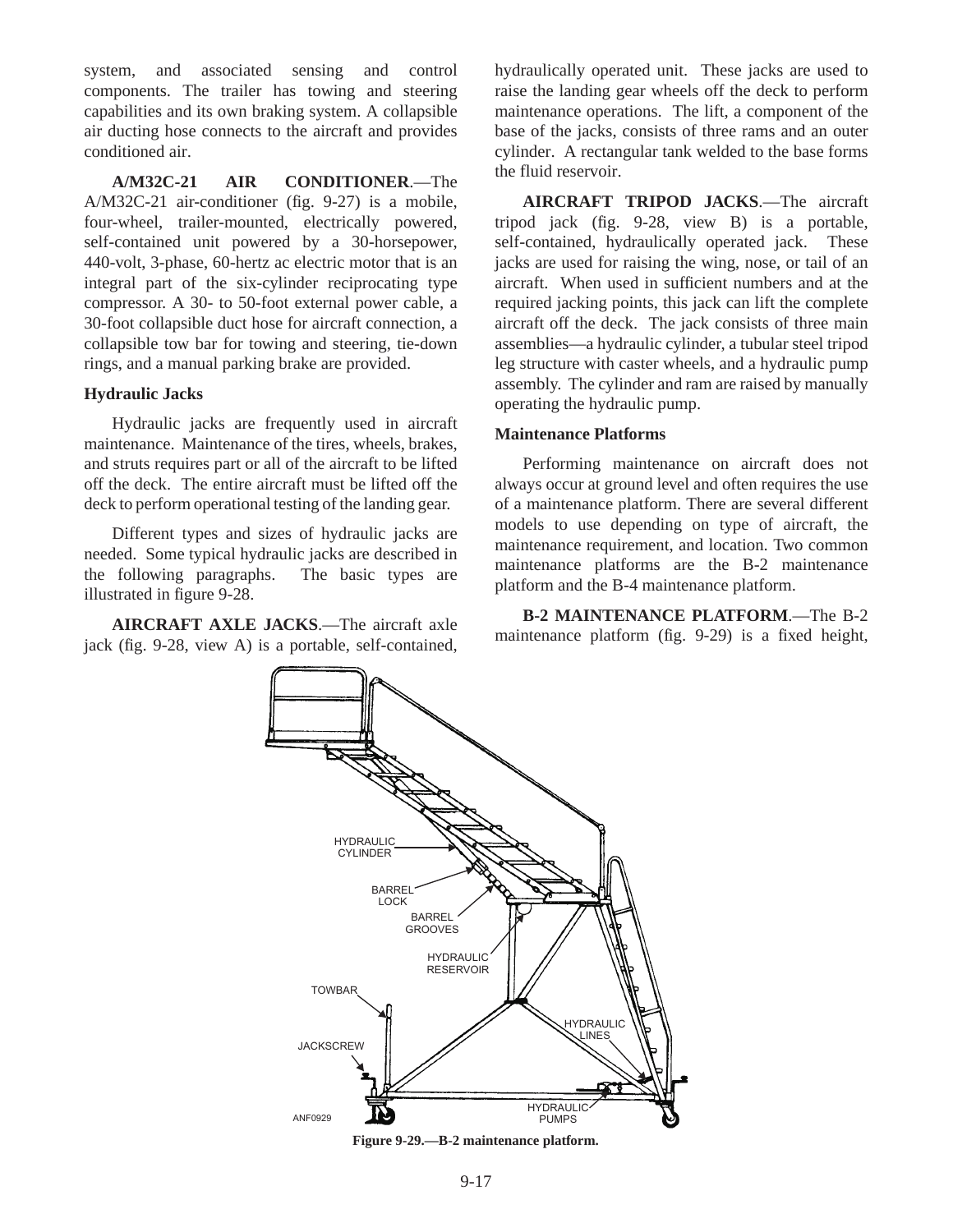10-foot lower structure, a variable height upper structure, and a manual pump actuated hydraulic system for raising and lowering the upper structure. The upper structure includes a work platform with guardrails and steps with handrails. The lower structure includes fixed steps and handrails, a towbar, and four free-swivel caster wheels with safety locking devices, four immobilizing jacks, and a hydraulic pump, lines, and reservoir. The height range for the B-2 work platform is from 13 feet to 20 feet, and it has a weight bearing capacity of 600 pounds.

**B-4 MAINTENANCE PLATFORM**.—The B-4 maintenance platform (fig. 9-30) is a moveable, hydraulically operated, adjustable platform with a ladder assembly. Four free-swivel caster wheels, each having a foot-lever actuated mechanical brake and swivel lock mechanism, are included. The platform is equipped with safety guardrails, handrails for the ladder, two safety lock pins, which are inserted into the frame to lock the extension scissors of the platform. A hydraulic hand pump with reservoir is provided for raising and lowering the platform. The adjustable height range for the B-4 work platform is from 3 to 7 feet and a weight bearing capacity of 600 pounds.

- *Q9-1. What are the two types of support equipment?*
- *Q9-2. The primary function of the A/S32A-30 tow tractor is to tow what aircraft or equipment?*
- *Q9-3. What tow tractor is designed for towing aircraft aboard ship?*
- *Q9-4. What type of tow tractor is designed to tow, turn, and position aircraft within the confines*



**Figure 9-30.—B-4 maintenance platform.**

*of an aircraft carrier hangar deck and is often called "The Spotting Dolly"?*

- *Q9-5. What aircraft crash handling and salvage crane is used on amphibious assault ships?*
- *Q9-6. Aboard ship, what is the primary fire-fighting and rescue vehicle?*
- *Q9-7. What fire-fighting agents are contained in the twinned agent unit (TAU-2H)?*
- *Q9-8. What activity is tasked with maintenance of forklifts aboard naval stations?*
- *Q9-9. What mobile electric power plant is designed primarily for use on aircraft carriers?*
- *Q9-10. What type of motor propels the NC-8A mobile electric power plant?*
- *Q9-11. What is the danger associated with operating the NC-8A or NC-10C when aircraft are serviced?*
- *Q9-12. The A/M47A-4 jet aircraft start unit provides what support for starting aircraft?*
- *Q9-13. What are some of the dangers associated with operating a jet aircraft start unit?*
- *Q9-14. The A/M27T-5 is used to service what aircraft system?*
- *Q9-15. How many nitrogen gas cylinders are mounted on the A/M26U-4 (NAN-4) servicing unit?*
- *Q9-16. What are the major components on the TMU 70/M oxygen storage tank?*
- *Q9-17. What is the purpose of having mobile airconditioning units?*
- *Q9-18. What type of aircraft jack is used to raise the entire aircraft off the deck?*
- *Q9-19. What is the weight bearing capacity of the B-4 maintenance platform?*

#### **MAINTENANCE REQUIREMENTS**

**LEARNING OBJECTIVE:** Identify the purpose for support equipment preoperational maintenance and the requirements for support equipment training, licensing, and misuse/ abuse.

You, as an Airman Apprentice, are not responsible for maintaining support equipment, unless you are striking for Aviation Support Equipment Technician. You will, however, be required to operate support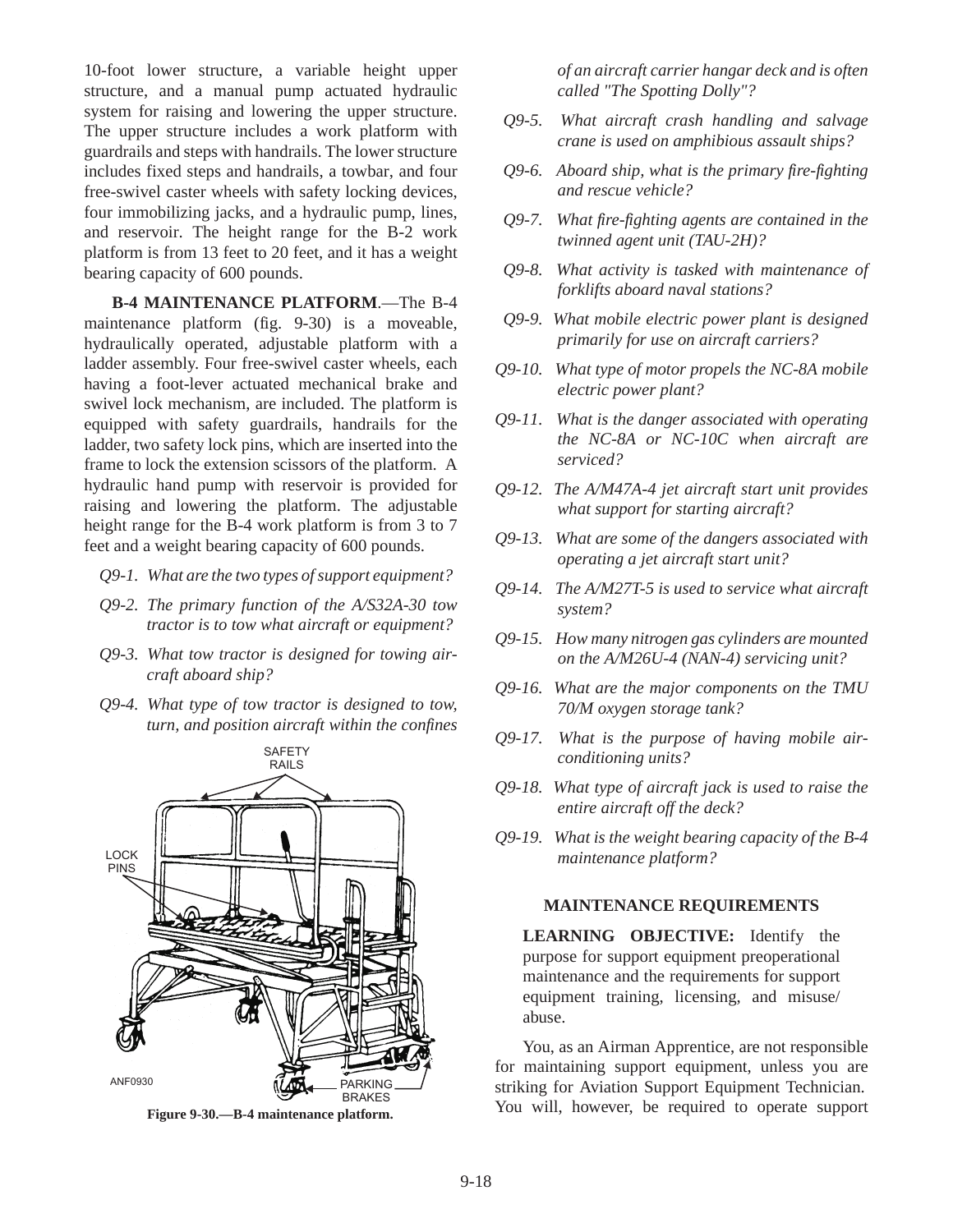equipment and perform preoperational maintenance. Preoperational maintenance is like checking your automobile before you drive it; that is, checking your oil, tire pressure, battery, radiator, and so forth.

The point is, if the support equipment unit has developed a problem, return it to the support equipment shop. Let the technicians work on it. They have had the training. Most support equipment is dangerous. The MEPPs, for instance, produce 1,000 amps, which is more than enough to electrocute you. Hydraulic units have working pressures as high as 5,000 psi. You do the operating and leave the maintenance to the technicians.

The three levels of naval aviation maintenance are organizational, intermediate, and depot. Organizational maintenance is the general upkeep of aircraft that is preformed by aviation squadrons. Intermediate maintenance is performed at AIMDs, and includes component inspection, disassembly, repair, reassembly, testing, and fabrication. Depot-level maintenance is normally the complete repair of the entire aircraft and systems. You will most likely be concerned with the organizational level.

## **PREOPERATIONAL MAINTENANCE**

Preoperational maintenance is performed by organizational and intermediate maintenance personnel. A preoperational card is used to inspect support equipment prior to its use. All support equipment you operate will have a preoperational card specific to the type of equipment. The card is easy to use and must be completed in the numerical sequence, and it must be accomplished prior to the first use of the day and any use thereafter. All types of support equipment require a preoperational check before each use. The preoperational card does not state how to repair, make adjustments, or correct defective conditions. These functions are performed in AIMD.

## **QUALIFICATIONS FOR OPERATING SE**

As a direct result of support equipment accidents, the Navy established a Support Equipment Operator Training and Licensing Program. The purpose of the program is to make sure you receive effective training in the safe and efficient operation of specific aircraft support equipment, as prescribed in the Naval Aviation Maintenance Program (NAMP), OPNAVINST 4790.2 (series). You cannot, without great risk, properly or safely move, secure, service, or maintain an aircraft using support equipment unless you are completely

trained and qualified on both the support equipment and the aircraft.

## **Training**

The SE Operator Training and Licensing Program has two distinct parts—Phase 1 and Phase 2. Phase 1 covers the support equipment, and Phase 2 covers the operation or use of the support equipment on a specific type of aircraft. You get your Phase 1 training from AS ratings at the support equipment school sponsored by AIMD. This school covers daily pre/post operational inspections, safety, appropriate gear, and operating procedures on each specific type of equipment. Phase 2 training is handled by your own squadron or unit. Usually, the program is managed by the line division and monitored by quality assurance (QA). This is practical on-the-job training, relating what you learn in support equipment school with actual aircraft handling, servicing, or maintenance. While in Phase 2 training, you are under the direct supervision of a qualified and licensed operator of the support equipment you are using.

## **Licensing**

Once you complete training, you are eligible for a USN Aviation Support Equipment Operator's License (OPNAV 4790/102), commonly known as a "yellow license." This license is required to check out certain types of support equipment from the AIMD support equipment division and/or to operate the support equipment. When you complete Phase 1, a certificate of completion is issued to your unit. It certifies completion of Phase 1 training **only** and **does not** authorize you to operate any given piece of support equipment. When you complete Phase 2 training in your unit, you are issued your "yellow license," which is signed by your commanding officer (or the aircraft maintenance officer if he/she is so authorized in writing by the commanding officer). Your "yellow license" is good for 3 years from the date issued for each specific type of support equipment and aircraft. After 3 years you must requalify. If you transfer to a new outfit with different types of aircraft, your license is not valid. You must requalify under Phase 2 training for the new types of aircraft and be issued a new license.

## **Misuse/Abuse**

Your commanding officer has the responsibility to revoke your yellow license under the following conditions: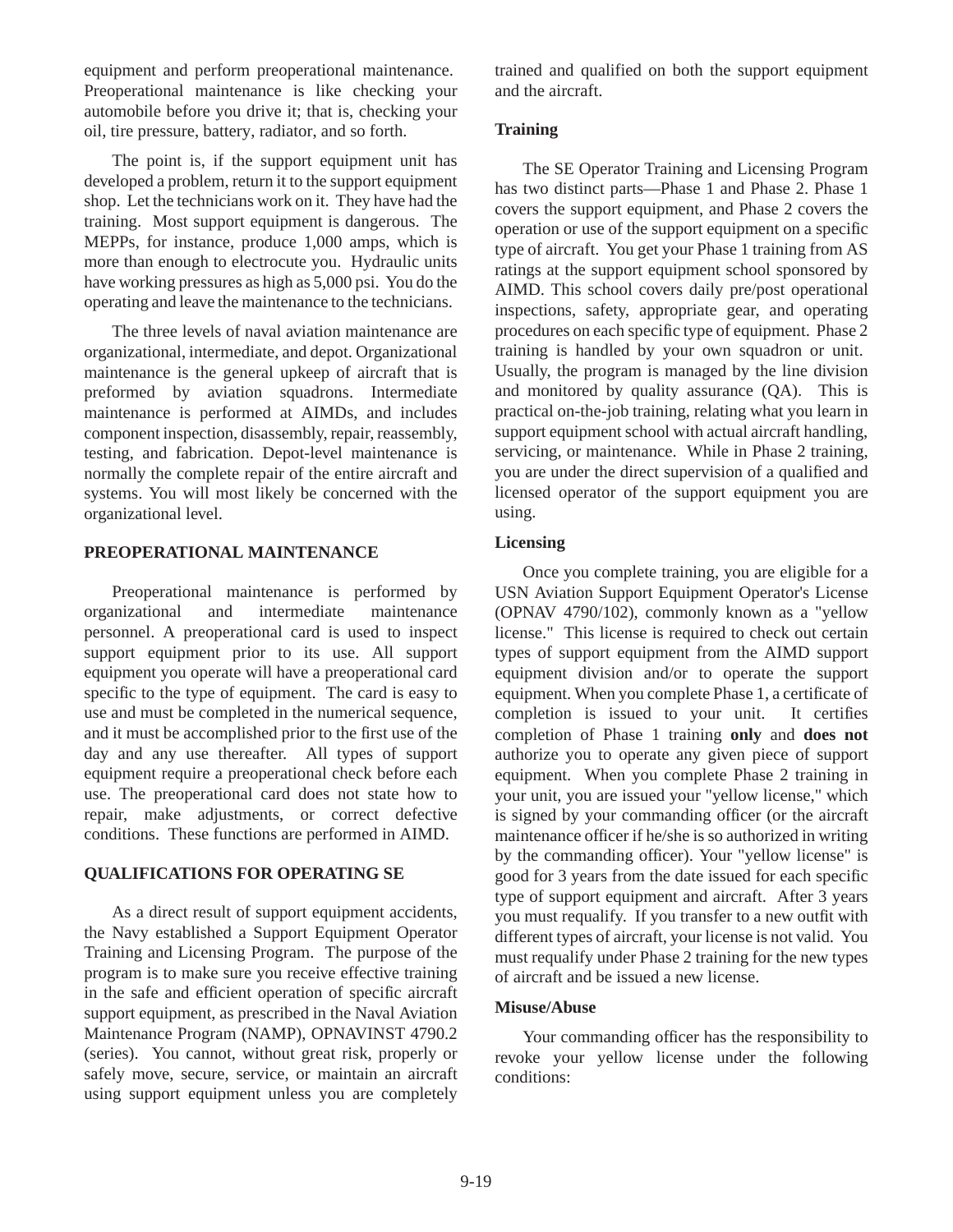- You display unsafe operator habits or behavioral traits that constitute unsafe or abusive use of support equipment.
- Your State Motor Vehicle Operator's License becomes invalid (applies to self-propelled support equipment only).
- You intentionally misuse or abuse support equipment. Once your yellow license has been revoked, you must go through the entire Phase 1 and Phase 2 training to requalify for a new license.

Local misuse or abuse forms are generally available and may be submitted by anyone witnessing misuse or abuse regardless of the command to which the person is attached. It is common practice aboard stations for the support equipment division to have roving patrols to observe and report misuse, abuse, and discrepancies in all areas and spaces where support equipment is used. Reports can, and do, result in disciplinary action for improper operation, negligence, or vandalism.

**NOTE:** For additional information concerning support equipment (SE) training, licensing, and misuse/abuse, refer to Naval Aviation Maintenance Program (NAMP), OPNAVINST 4790.2 (series).

- *Q9-20. What is the purpose of a preoperational card for support equipment?*
- *Q9-21. What total number of phases are there in the Support Equipment Training and Licensing Program?*
- *Q9-22. What division is normally responsible for phase 2 training of support equipment?*
- *Q9-23. How long is your support equipment "yellow license" good for from date of issue?*
- *Q9-24. Who must sign your "yellow license" before you are allowed to operate support equipment?*
- *Q9-25. Who can submit a misuse/abuse report?*
- *Q9-26. What instruction contains all the information concerning support equipment (SE) training, licensing, and misuse/abuse?*

## **SUMMARY**

In this chapter you have identified the purpose and function of different types of support equipment, handling and servicing equipment, maintenance requirements, preoperational inspections, and the requirements for support equipment training, licensing, and misuse/abuse.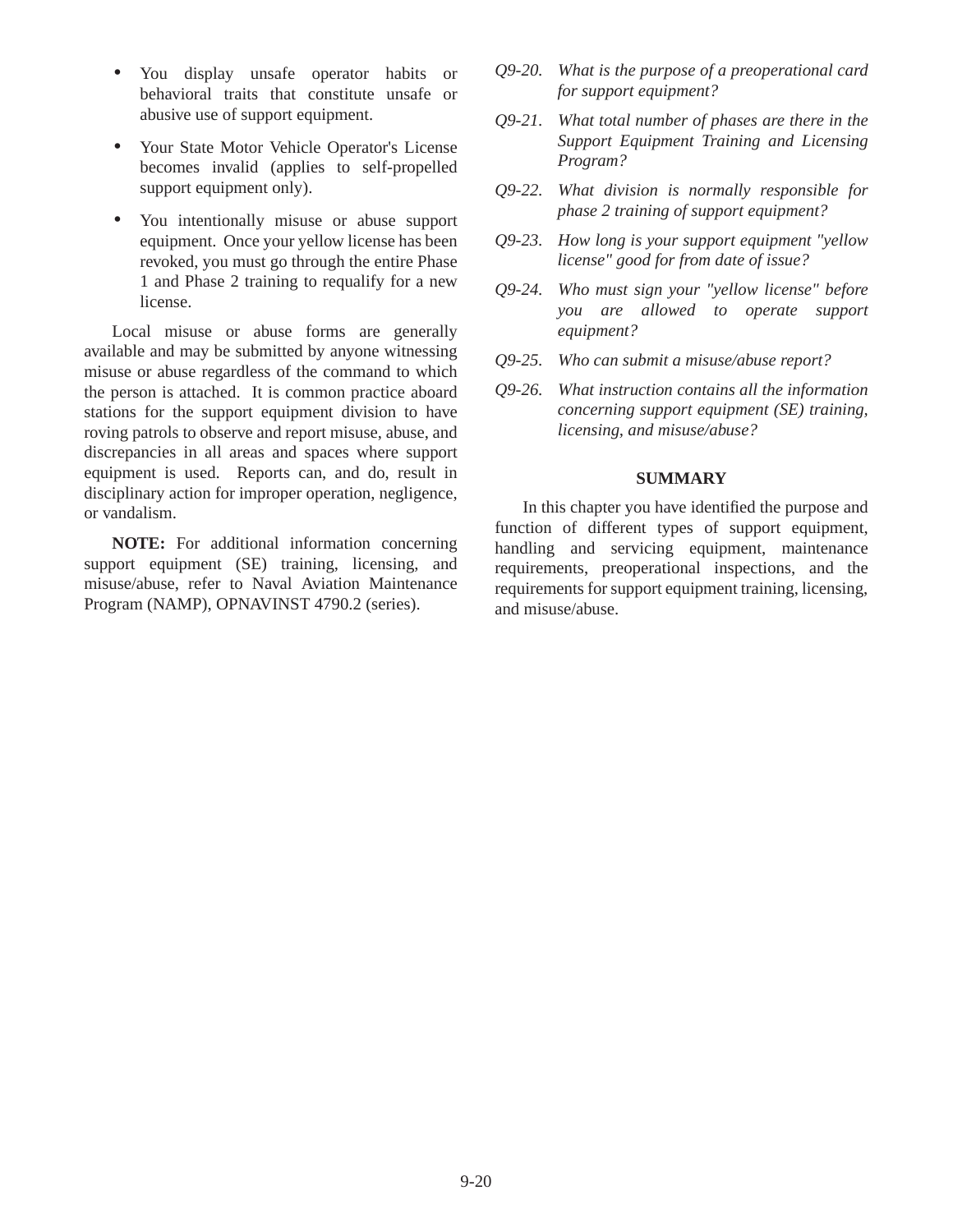# **ASSIGNMENT 9**

Textbook Assignment: "Support Equipment," chapter 9, pages 9-1 through 9-20.

- 9-1. Which of the following departments aboard ship are principal users of support equipment?
	- 1. Deck
	- 2. Operations
	- 3. Air
	- 4. Supply
- 9-2. The Navy uses how many general types of support equipment?
	- 1. One
	- 2. Two
	- 3. Three
	- 4. Four
- 9-3. Which of the following tow tractors is designed for towing aircraft servicing equipment, work stands, and armament handling equipment?
	- 1. A/S32A-30
	- 2. A/S23A-30A
	- 3. A/S32A-31
	- 4. A/S32A-31A
- 9-4. What is the towing capacity of the A/S32A-30A tow tractor?
	- 1. 10,000 pounds
	- 2. 20,000 pounds
	- 3. 30,000 pounds
	- 4. 40,000 pounds
- 9-5. Which of the following tow tractors is designed for towing aircraft aboard ship?
	- 1. A/S32A-30
	- 2. A/S23A-30A
	- 3. A/S32A-31
	- 4. A/S32A-31A
- 9-6. What is another name for the A/S32A-32 tow tractor?
	- 1. "Big Bertha"
	- 2. "Spotting Dolly"
	- 3. "Joystick"
	- 4. "Grappler"
- 9-7. Which of the following features of the A/ S32A-32 tow tractor is NOT found on other tractors?
	- 1. A diesel engine
	- 2. Pintle hook
	- 3. Lifting arms
	- 4. A drivers seat
- 9-8. What is the towing capacity of the A/S32A-42 mid-range tow vehicle?
	- 1. 25,000 pounds
	- 2. 50,000 pounds
	- 3. 75,000 pounds
	- 4. 100,000 pounds
- 9-9. Which of the following letter identifiers apply to the aircraft carrier crash handling and salvage crane?
	- 1. CVCC
	- 2. AACC
	- 3. AVCC
	- 4. AVCA
- 9-10. Which of the following letter identifiers apply to an amphibious assault ship crash handling and salvage crane?
	- 1. CVCC
	- 2. AACC
	- 3. AVCC
	- 4. CVCA
- 9-11. What component provides dynamic vehicle braking on the A/S32P-25 shipboard firefighting vehicle?
	- 1. Hydrostatic drive system
	- 2. Hydraulic reservoir
	- 3. Pneumatic pump
	- 4. Brake master cylinder
- 9-12. Which of the following fire-fighting agents are carried on the A/S32P-25 shipboard firefighting vehicle?
	- 1.  $CO<sub>2</sub>$  and PKP
	- 2. AFFF and  $CO<sub>2</sub>$
	- 3. AFFF and Halon 1211
	- 4. Water and AFFF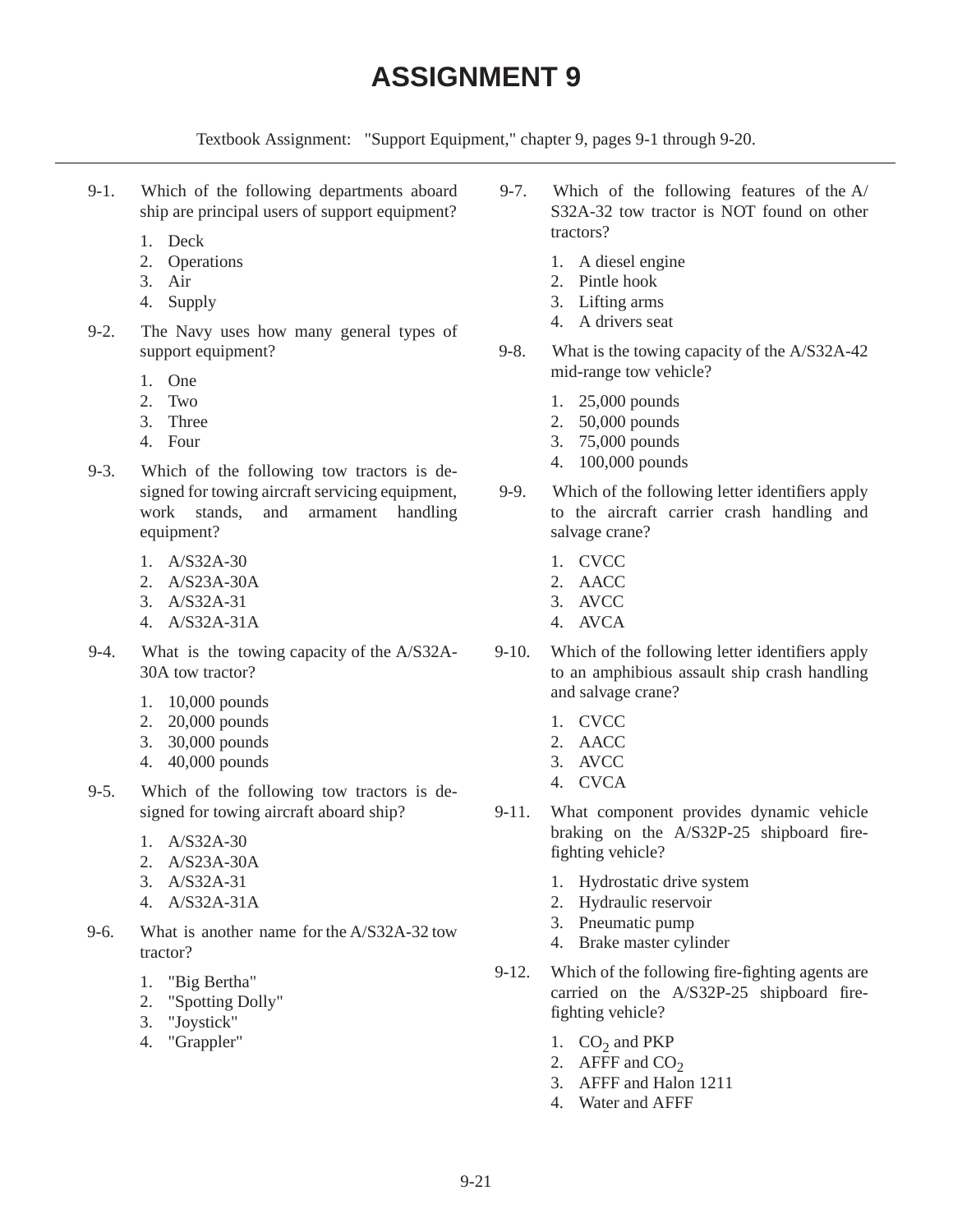- 9-13. What class of fire is the Twinned Agent Unit (TAU-2H) primarily designed to extinguish?
	- 1. Class A
	- 2. Class B
	- 3. Class C
	- 4. Class D
- 9-14. What propels the fire-extinguishing agents on the Twinned Agent Unit (TAU-2H)?
	- 1. Carbon dioxide
	- 2. Oxygen
	- 3. Compressed air
	- 4. Nitrogen
- 9-15. How many degrees of rotation is provided for the superstructure on the A/S32M-14 aircraft maintenance crane?
	- $1 180^{\circ}$
	- 2. 270°
	- 3. 360°
	- 4. 375°
- 9-16. Which of the following activities is tasked with maintenance of forklifts aboard a naval station?
	- 1. Supply department
	- 2. Base operations
	- 3. Public works
	- 4. AIMD
- 9-17. When operating the flight deck scrubber, how do you recover the solution and debris?
	- 1. Rotating cylindrical brushes
	- 2. Vacuum recovery system
	- 3. Rear squeegee
	- 4. Debris hopper
- 9-18. The purpose of servicing equipment is to provide compressed nitrogen or air, electrical and hydraulic power, and air-conditioning for aircraft functions while the aircraft is on the ground.
	- 1. True
	- 2. False
- 9-19. Which of the following electrical power plants is designed primarily for use aboard aircraft carriers?
	- 1. MMG-1A
	- 2. NC-8A
	- 3. NC-2A
	- 4. NC-10C
- 9-20. Which of the following mobile or trailer mounted electrical power plants deliver 115/200-volt, 3-phase, 400-hertz ac and 28 volts of dc power?
	- 1. NC-2A
	- 2. NC-8A
	- 3. NC-10C
	- 4. Each of the above
- 9-21. Which of the following types of motors or engines propel the NC-8A?
	- 1. Electric motor
	- 2. Gasoline engine
	- 3. Diesel engine
	- 4. Hydraulic motor
- 9-22. Where are the ac and dc electrical cables stored on the NC-10C?
	- 1. On two flaking hooks at the rear of the unit
	- 2. Spring-loaded reels next to the control panel
	- 3. In a wire mesh cage on top of the removable cowling
	- 4. Inside a hinged door compartment at the front of the unit
- 9-23. Which of the following mobile electric power plants is/are equipped with a tow bar for towing and steering?
	- 1. NC-2A
	- 2. NC-10C only
	- 3. MMG-1A only
	- 4. NC-10C and MMG-1A
- 9-24. What does the A/M47A-4 jet aircraft start unit provide for starting jet aircraft engines?
	- 1. Fuel and compressed air
	- 2. Hydraulic pressure and electrical power
	- 3. Compressed air and electrical power
	- 4. Fuel and hydraulic pressure
- 9-25. Which of the following hazards is associated with the operation of a gas turbine compressor (GTC)?
	- 1. High volume air pressure and extreme exhaust temperatures
	- 2. Jet intake suction and high noise levels
	- 3. Unqualified operators
	- 4. Each of the above
- 9-26. What aircraft system is serviced using the A/M27T-5?
	- 1. Pneumatic
	- 2. Nitrogen
	- 3. Hydraulic
	- 4. Oxygen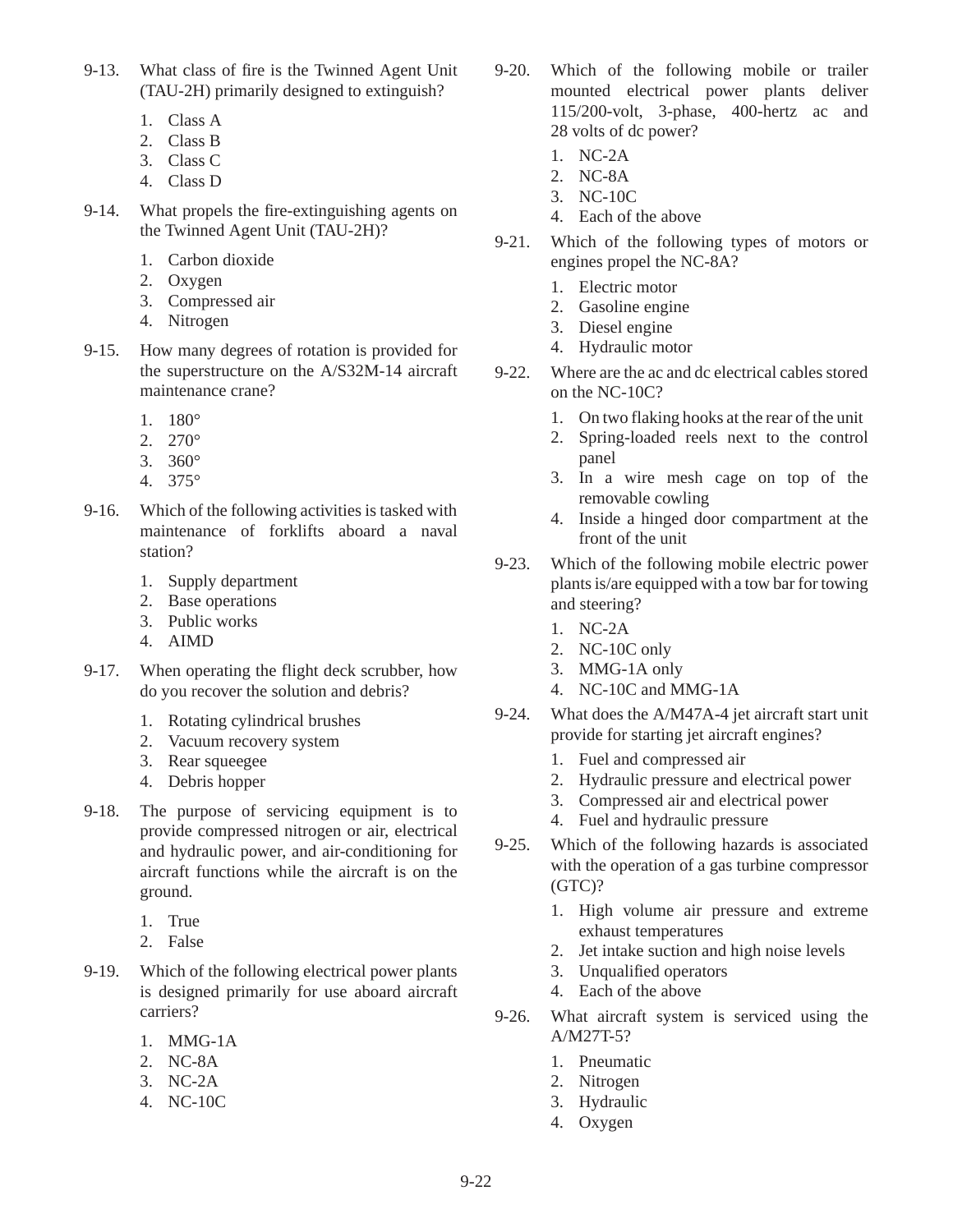- 9-27. What is the rated capacity of the A/M27T-5 hydraulic portable power supply?
	- 1. 10 gpm at 2,000 psi and 20 gpm at 3,000 psi
	- 2. 20 gpm at 3,000 psi and 10 gpm at 5,000 psi
	- 3. 30 gpm at 4,000 psi and 5 gpm at 5,000 psi
	- 4. 25 gpm at 2,500 psi and 5 gpm at 6,000 psi
- 9-28. The A/M27T-5 hydraulic portable power supply is powered by a diesel engine.
	- 1. True
	- 2. False
- 9-29. The A/M27T-7 hydraulic portable power supply is powered by an electric motor.
	- 1. True
	- 2. False
- 9-30. On the A/U26U-1 oxygen servicing unit, how many cylinders of nitrogen are used to drive the boost pump?
	- 1. One
	- 2. Two
	- 3. Three
	- 4. Four
- 9-31. How many nitrogen cylinders are mounted on the A/M26U-4 (NAN-4)?
	- 1. Two
	- 2. Four
	- 3. Six
	- 4. Eight
- 9-32. What is the maximum nitrogen supply boost pump pressure on the NAN-4?
	- 1. 2,500 psi
	- 2. 3,500 psi
	- 3. 4,500 psi
	- 4. 5,500 psi
- 9-33. What are the major components on the TMU 70/M oxygen storage tank?
	- 1. Control valves, storage tank, and transfer tank
	- 2. Gas cylinders, control valves, and transfer tank
	- 3. Control valves, storage tank, and pump
	- 4. Storage tank, control box, and pump
- 9-34. What is the purpose of using mobile air-conditioning units?
	- 1. Cooling and ventilating aircraft electronic equipment
	- 2. Dehumidifying the cockpit and cabin during ground maintenance
	- 3. Alleviate the need for running the aircraft engines for long periods of time
	- 4. Each of the above
- 9-35. How many systems are contained in the A/M32C-17 mobile air-conditioner?
	- 1. One
	- 2. Two
	- 3. Three
	- 4. Four
- 9-36. The A/M32C-21 mobile air-conditioner is powered by what source?
	- 1. Electric motor
	- 2. Diesel engine
	- 3. Gasoline engine
	- 4. External power
- 9-37. Which of the following aircraft jacks is used to raise the landing gear wheels off the deck to perform maintenance operations?
	- 1. Tripod jack
	- 2. Axle jack
	- 3. Fixed height jack
	- 4. Pneumatic jack
- 9-38. Which of the following aircraft jacks is used for raising the wing, nose, or tail of an aircraft?
	- 1. Tripod jack
	- 2. Axle jack
	- 3. Fixed height jack
	- 4. Pneumatic jack
- 9-39. What operates the variable height upper structure on the B-2 maintenance platform?
	- 1. Mechanical scissors
	- 2. Telescopic cylinders
	- 3. Manual pump-actuated hydraulic system
	- 4. Immobilizing jacks
- 9-40. What is the weight bearing capacity of the B-4 maintenance platform?
	- 1. 200 pounds
	- 2. 400 pounds
	- 3. 600 pounds
	- 4. 800 pounds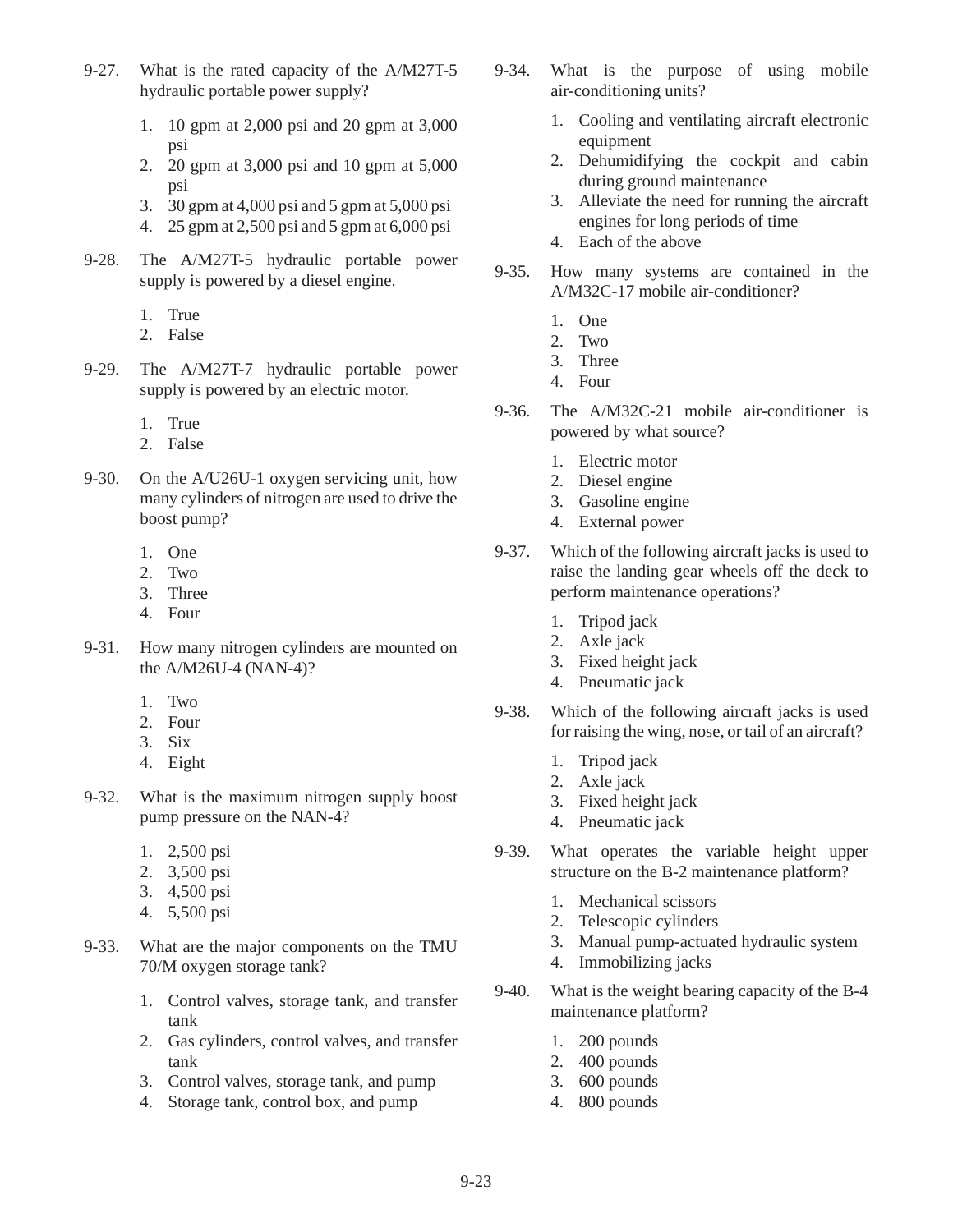- 9-41. As an Airman Apprentice, you are not responsible for maintaining support equipment unless you are striking for Aviation Support Equipment Technician.
	- 1. True
	- 2. False
- 9-42. Which of the following dangers are associated with operating a MEPP?
	- 1. High fluid pressure
	- 2. High voltage
	- 3. Hot exhaust temperatures
	- 4. Intake suction
- 9-43. What total number of levels of maintenance are available in naval aviation?
	- 1. One
	- 2. Two
	- 3. Three
	- 4. Four
- 9-44. What level of aircraft maintenance is responsible for component inspection, disassembly, repair, reassembly, testing, and fabrication?
	- 1. Organizational
	- 2. Intermediate
	- 3. Depot
- 9-45. Which of the following publications must you use to inspect support equipment prior to its use?
	- 1. Maintenance manual
	- 2. Operations manual
	- 3. Maintenance requirements card
	- 4. Preoperational card
- 9-46. How often must a preoperational card be used when inspecting support equipment?
	- 1. First thing in the morning only
	- 2. Every other day if the equipment has not been used
	- 3. Prior to the first use of the day and any use thereafter
	- 4. At the end of the day
- 9-47. Which, if any, of the following functions will be stated on the preoperational card?
	- 1. How to make a minor repair
	- 2. Make adjustments
	- 3. Correct defective conditions
	- 4. None of the above
- 9-48. What publication governs the Support Equipment Operator Training and Licensing Program?
	- 1. *Naval Aviation Maintenance Program* (*NAMP*), OPNAVINST 4790.2
	- 2. *Aviation Support Equipment Technician 3 & 2,* Vols. 1 & 2, NAVEDTRA 12385
	- 3. *Aviation Support Equipment Basic Handling and Safety Manual*, NAVAIR 00-80T-96
	- 4. *Aviation Support Equipment General Operating Procedures Manual*, NAVAIR 17-1-128
- 9-49. What total number of training phases are there in the Support Equipment Operator Training and Licensing Program?
	- 1. One
	- 2. Two
	- 3. Three
	- 4. Four
- 9-50. Where would you receive support equipment phase 1 training?
	- 1. Aboard ship
	- 2. Squadron
	- 3. AIMD sponsored school
	- 4. Support equipment "A" school
- 9-51. Which of the following divisions has the responsibility for monitoring the Support Equipment Operator Training and Licensing Program?
	- 1. Quality assurance
	- 2. Line
	- 3. Support equipment
	- 4. Maintenance
- 9-52. What is the Support Equipment Operator's License commonly known as?
	- 1. White license
	- 2. SE card
	- 3. Yellow license
	- 4. Operator's license
- 9-53. Completion of support equipment Phase 1 training at an AIMD-sponsored school certifies completion of Phase 1 training only and does not authorize you to operate any given piece of support equipment.
	- 1. True
	- 2. False